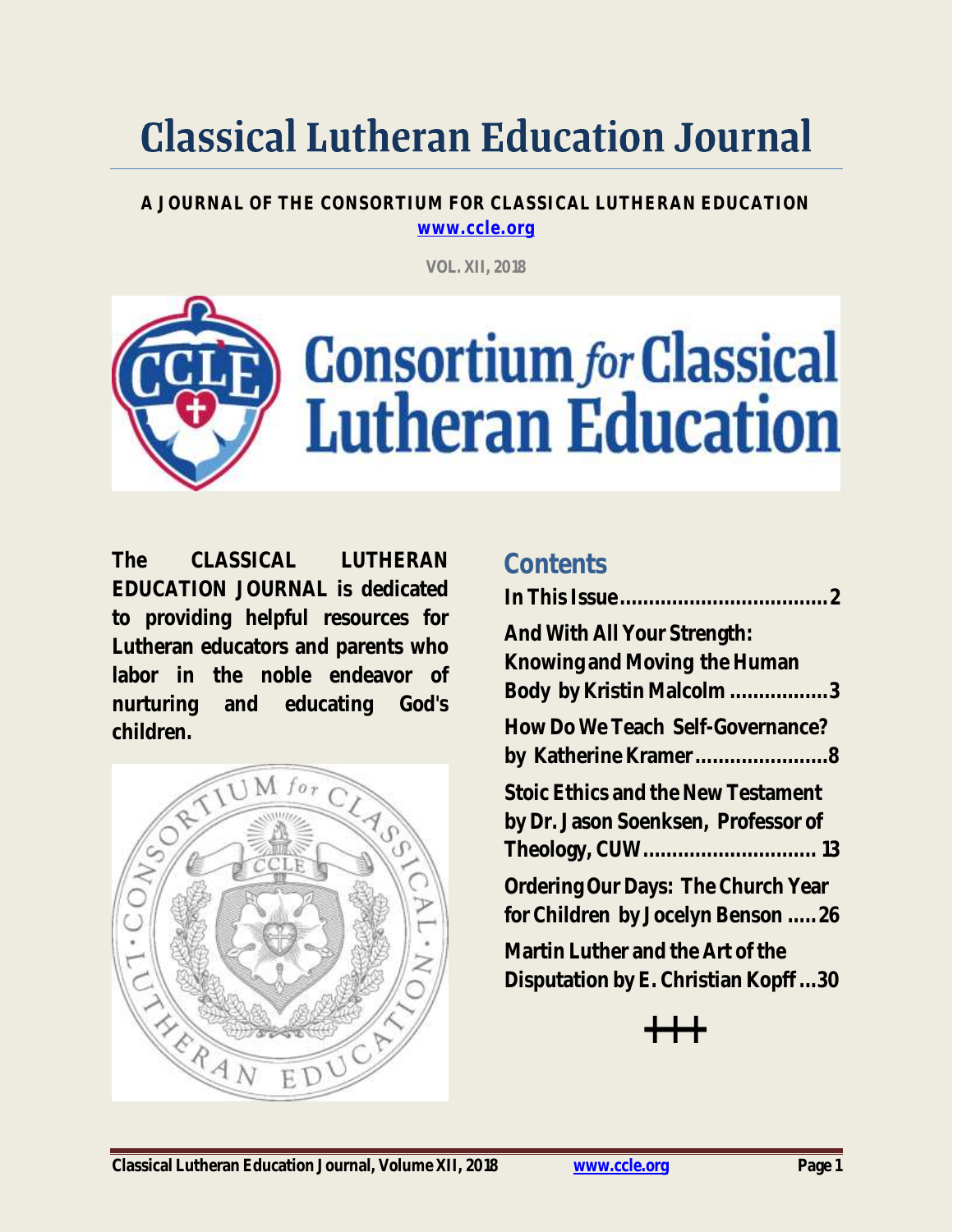#### <span id="page-1-0"></span>**In This Issue**

**I**<sup>n</sup> this edition we present five articles prepared for the Consortium for Classical Lutheran Education's eighteenth national summer conference.

- **And With All Your Strength: Knowing and Moving the Human Body** is a compelling paper written by Kristin Malcolm, a *summa cum laude* graduate from Hillsdale College who interned with – and now serves on the faculty of -- Immanuel Lutheran School in Alexandria, Virginia.
- **How Do We Teach Self-Governance?** fills us with thoughtprovoking questions from Katherine Kramer, a graduate of Patrick Henry's Classical Liberal Arts program who now serves as the assistant headmaster of the newly CCLE-accredited Immanuel Lutheran school in Alexandria, Virginia.
- **Stoic Ethics and the New Testament** from Dr. Jason Soenksen, a colleague with the new classical Lutheran studies program at Concordia University Wisconsin in Mequon, offers us a scholarly quest into the distinctions and influences of stoicism, ethics, and Pauline writings.
- **Ordering Our Days: The Church Year for Children** by Jocelyn Benson, head teacher at Wittenberg Academy, offers

reflections on the many ways the Church Year assists us in teaching our children in home and church through senses, saints, and seasons. This session was among the highest rated at our CCLE conference and we are pleased to share her thoughts here.

• **Martin Luther and the Art of Disputation** from Dr. E. Christian Kopff anchors this issue with an intriguing look at disputation on this the 500th anniversary of Luther's Heidelberg Disputation. Dr. Kopff serves as Associate Professor of Classics and Associate Director of the Honors program at University of Colorado in Boulder, Director of the Center for Western Civilization, and frequent banquet speaker for CCLE. We remain in prayer for Dr. Kopff, who is undergoing treatment for cancer. We give thanks for Dr. Kopff and are thrilled to announce that in 2018 both Dr. Gene Edward Veith and Dr. E. Christian Kopff received CCLE's highest commendation, the Magister Magnus Award.

Editors: Rev. Paul Cain, Mrs. Cheryl Swope

#### **2018-2019 CCLE Board Members**

President: Rev. Stephen Kieser Vice-President: Rev. Robert Paul Secretary: Rev. Paul Cain Treasurer: Mrs. Erika Mildred Permanent Board Member: Dr. Gene E. Veith Permanent Board Member: Mrs. Cheryl Swope Term Board Member: Mrs. Melinda Heine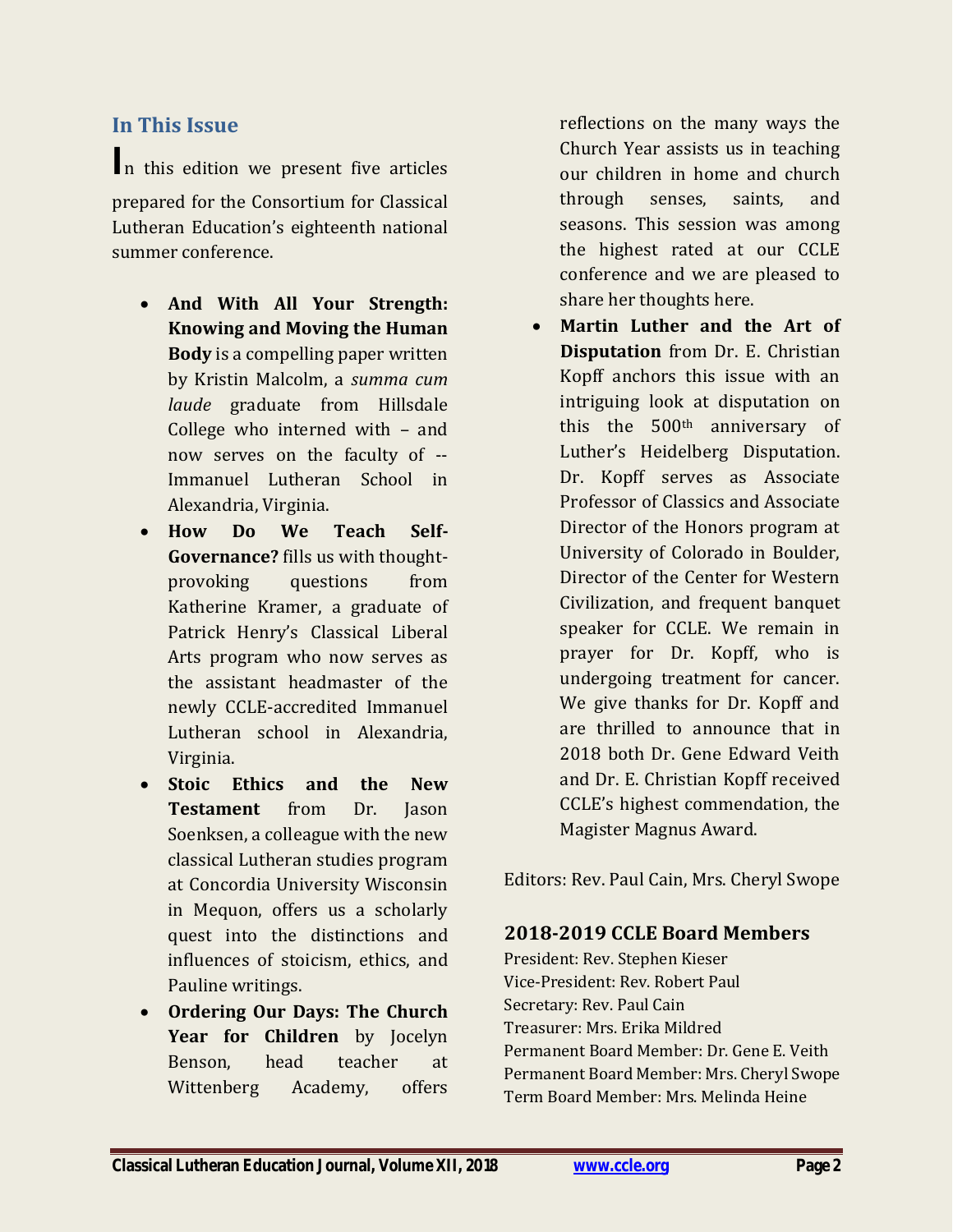<span id="page-2-0"></span>**And With All Your Strength: Knowing and Moving the Human Body by Kristin Malcolm**

#### **Embodied Souls**

 **T**he human being occupies a unique place in all of creation. Find the nearest human being and look at him: you are looking at the only creature in the cosmos to possess both a body and a mind. Find the nearest rock—a body, but no mind. Find the nearest plant—a body, but no mind. Find the nearest animal—a body, but no rational mind. Find the nearest angel (!)—a mind, but no body. Find your neighbor again; he alone has both. He can learn, reason, understand; he is intellectual. He can see, walk, digest; he is incarnate. The immaterial world and the material world meet in the creature that is man.

As teachers and as parents, we are charged with the task, at once maddeningly mundane and maddeningly lofty, of teaching human creatures what it means to be human, and then of helping to make them so. We do this in a thousand ways, small and large. For example, we say to our students, "You are a baptized child of God; come, I will show you how to live as one." "You are, whether you'd like to be or not, a mathematician; come, I will show you how to live as one." "You are a lover of story; come, I will show you how to live as one." In short, in each lesson and lecture and exam, teachers say to their students: "You

are a knower of truth; come, I will show you how to live as one."

So much for the intellectual truths we teach to our intellectual students. Let us also, then, remember to teach a thousand truths to and about the bodies of these embodied intellects. For example, "You are a running thing; let me show you how to live as one." "You are an eating thing; let me show you how to live as one." "You are a seeing thing; let me show you how to live as one." "You are a singing thing; let me show you how to live as one." In short, let us in all our lessons and for all our days teach our students that they have flesh and blood and bones, hands and quadriceps and faces, and then show them how to live with them.

#### **"You are a bodily thing"**

I am privileged to formally teach my students that they are embodied. At Immanuel Lutheran, the 5th Grade science curriculum consists solely of Anatomy and Physiology, and I could not recommend more highly this formal, extended study of the human body. Do our children know where their kidneys are? Can they name the components of their blood? Do they know the purpose of breathing? They should! The bodies of our students are complex, beautiful, ordered systems: cells join to make tissues, which join to make organs, which join to make organ systems, which work together to keep our students alive by transporting, discharging, and balancing molecules and chemicals. We are made of trillions of moving parts. We are, indeed, heaps of atoms! (We are not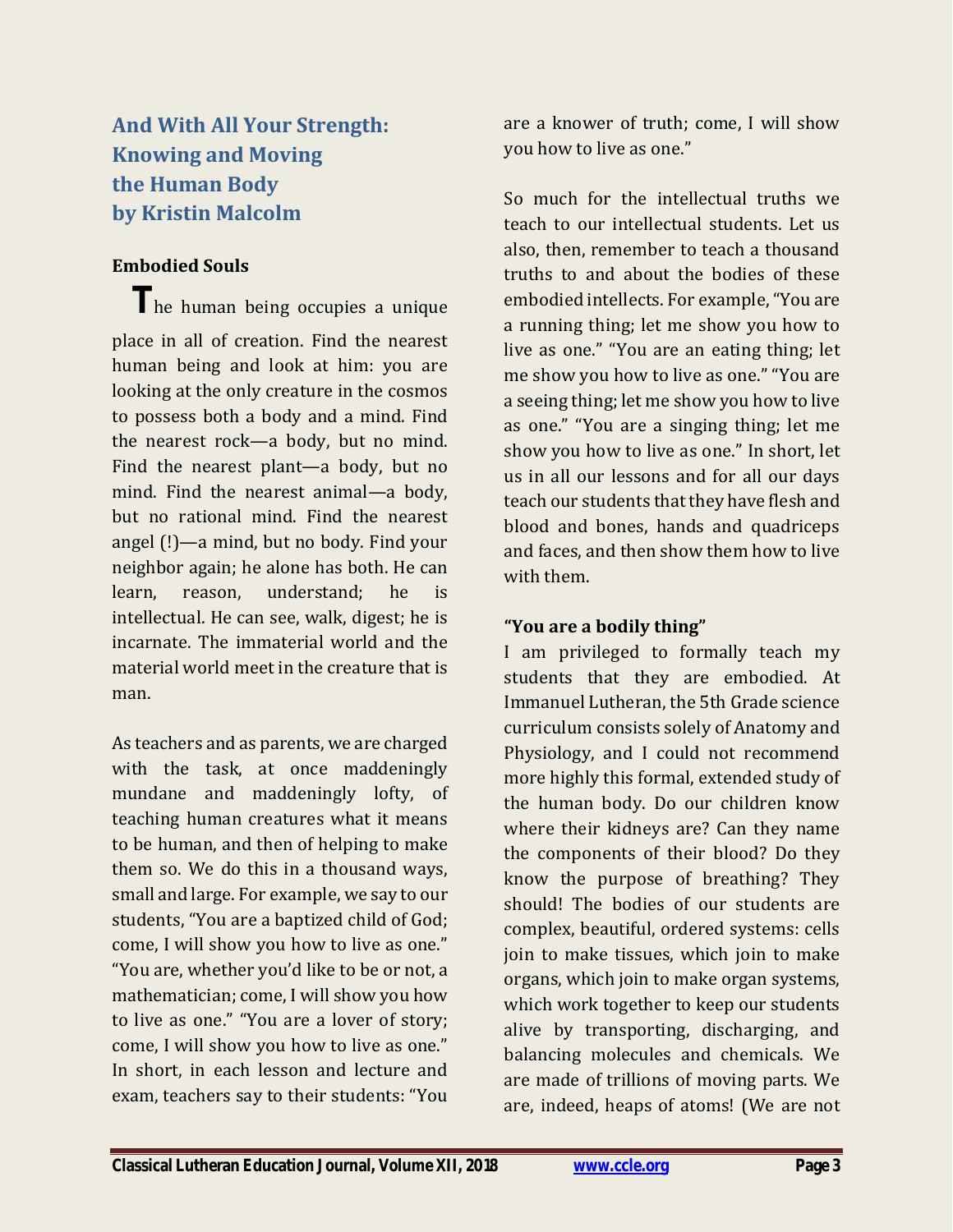merely atoms, of course—we are more than this. But we are not less.) 5th Graders at Immanuel Lutheran are forced to turn their knowing minds to their own atoms, cells, tissues, organs. But why? Why study Anatomy & Physiology?

Children are known for asking the question, "Why do we have to learn this?" Now, ironically, Anatomy & Physiology is perhaps the only class in which I am not asked this question by my students; but I answer it for them nonetheless, because I delight in answering that fundamental philosophical question, "Why?," and I will answer it here. The most proximate reason to study Anatomy & Physiology, and the reason most readily grasped by students, is the practical reason: studying Anatomy & Physiology will help us in life in clear ways, such as teaching us to cure sickness when sick or maintain health when healthy. Indeed, to serve others by keeping them alive and healthy is the reason physicians study the human body—many students, instinctively drawn to the beauty of this vocation, voice their own desire to be physicians when they grow up!—and we are grateful for this noble vocation and for those who fulfill it. But all humans are called to be stewards of God's gifts, and we do this when we know our own bodies and know how to keep them sound and healthy ourselves, to the extent that we are able.

A second reason to study Anatomy & Physiology is a pedagogical one: the students truly love it. No one of my classes is filled with more questions, excitement, and sincere interest from the students

than is Anatomy & Physiology. From Day One I forbid my students from using the word "Science" to name this class—they may say "Anatomy & Physiology" or "A&P"—and they, picking up on the fundamental human love for names, soon feel that 5th Grade is some sort of cult of the anatomically-informed. They know they are the only grade in the school to study the human body for a whole year, and they delight in this privilege. They also love the proximity of the knowledge. By contrast to other classes, the truths learned in Anatomy & Physiology are immediately present to the students. In history class, for example, students are asked to turn their thoughts to a situation that happened hundreds or thousands of years ago, hundreds or thousands of miles away; in literature class, students are asked to turn their thoughts to a fictional world, created in the imagination of an author; in math class they are asked to turn their thoughts to an abstract science. In Anatomy & Physiology class, students are asked to turn their thoughts to—their favorite thing—themselves! The student is asked to look at his wrist and find a pulse, to look at his abdomen and wonder how twenty feet of intestines are cramped into that space, to look at his Achilles tendon and watch it stretch, and so on. Anatomy & Physiology, as an essentially embodied subject, is immediately delightful to our children.

The third reason to study Anatomy & Physiology, which I've said already but in a different context, is an essential reason, a reason based upon the essence of our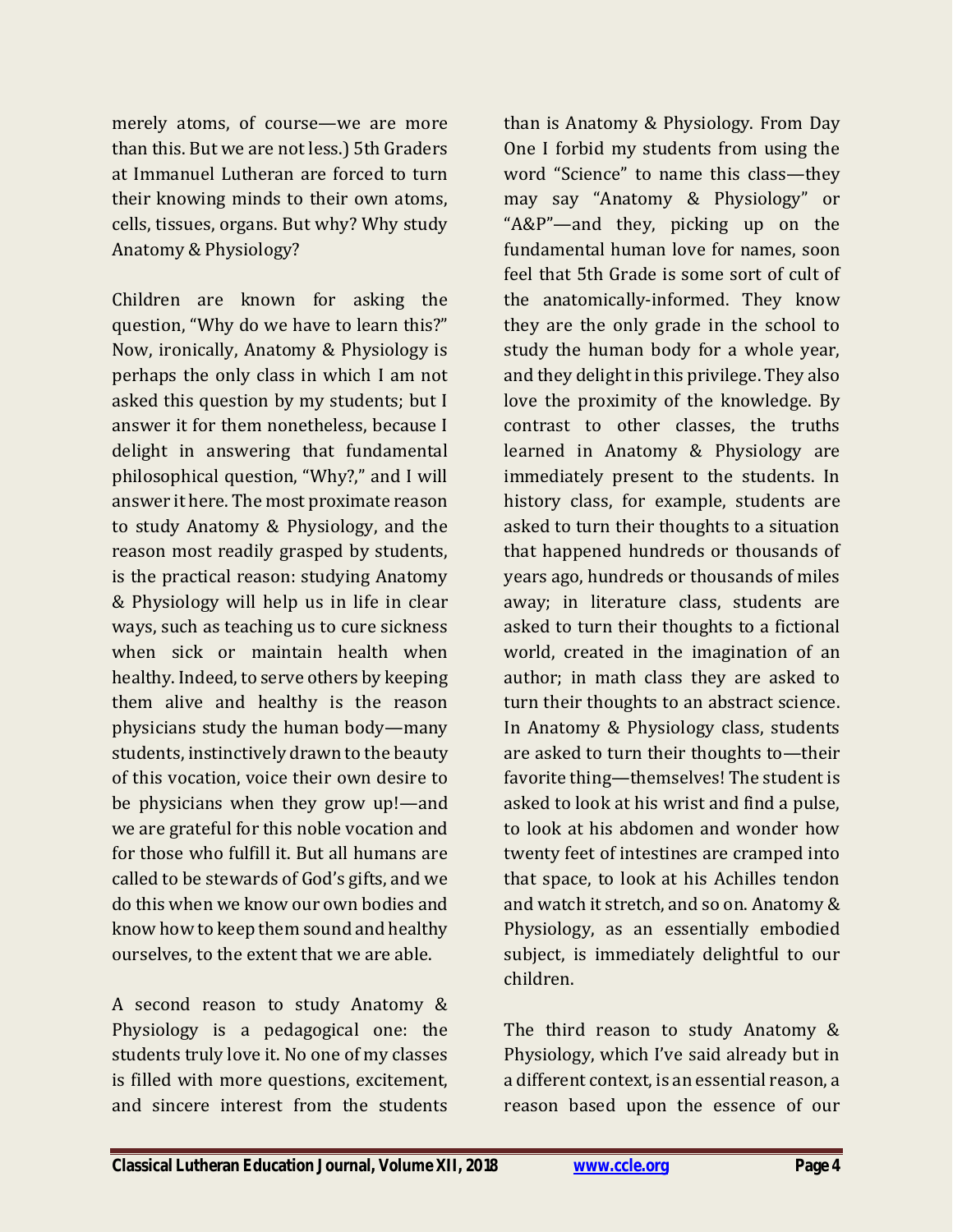students. This is, I think, the highest reason to study Anatomy & Physiology or to study anything. We study Anatomy & Physiology because it is true. We are knowing beings living in a knowable world created and governed by a Creator who knows all. Humans, Creation, Creator there is a wonderful harmony of these three things in the act of knowing. So, again: Why do study? Why do we seek to know? Because God knows, and because He, secondarily and as a gift, created us to know.

In addition to these three reasons to teach Anatomy and Physiology to our children, I have a personal favorite reason, but I will save it for the conclusion.

#### **"Let me show you how to live as one"**

While we teach our children the truth of their embodiment we must also teach them how to move their bodies. Again: as intellectual, man is made to know truth; as embodied, man is made to move through space. The human body is meant to move; there are many different ways for a child to move spatially. There is movement that is enjoyable and artistic, such as beautiful dance. There is movement that is fittingly competitive, such as sports. There is movement that is productive, such as gardening. There is movement that is freeing, such as running. There is movement that is strengthening, such as lifting weights. Whichever way our children choose to move, the theme is the same: they should be moving!

In motion humans do one of the things humans love best to do: they turn potentiality into actuality. Or, in other words, they work to reach a goal. The walker has not yet arrived at his destination, but he will, if he moves. The lifter is not yet strong, but he will be, if he moves. The gardener does not yet have plants to admire and harvest, but she will, if she moves. In movement our students learn that not all things in this world are instant. It is required that we work, move, act, in order to get what we desire. When we allow our children to be stationary so often and for so long, we deprive them of both the patience required to move toward a goal and the joy felt in reaching it.

Movement is, additionally, delightful in itself. This is a truism. Even when they are not working toward a goal, humans simply like to move. The muscles we have, and the souls that govern them, delight in acting. It is as if our bodies say to the world: "Look what I can do!" The leg muscles want to show how high they can jump; the feet want to show that they move beautifully to the music; the hands want to show how strong they are against weeds and thorns. Indeed, even in daily life and speech, motion is associated with freedom and joy, and lack of motion is associated with bondage. People describe themselves as being "stuck"—in a waiting room, in traffic, in a meeting, for example. The image is one of motionlessness. They cannot leave, cannot move from the place: they are not free. When we imprison criminals, we bind their hands in cuffs and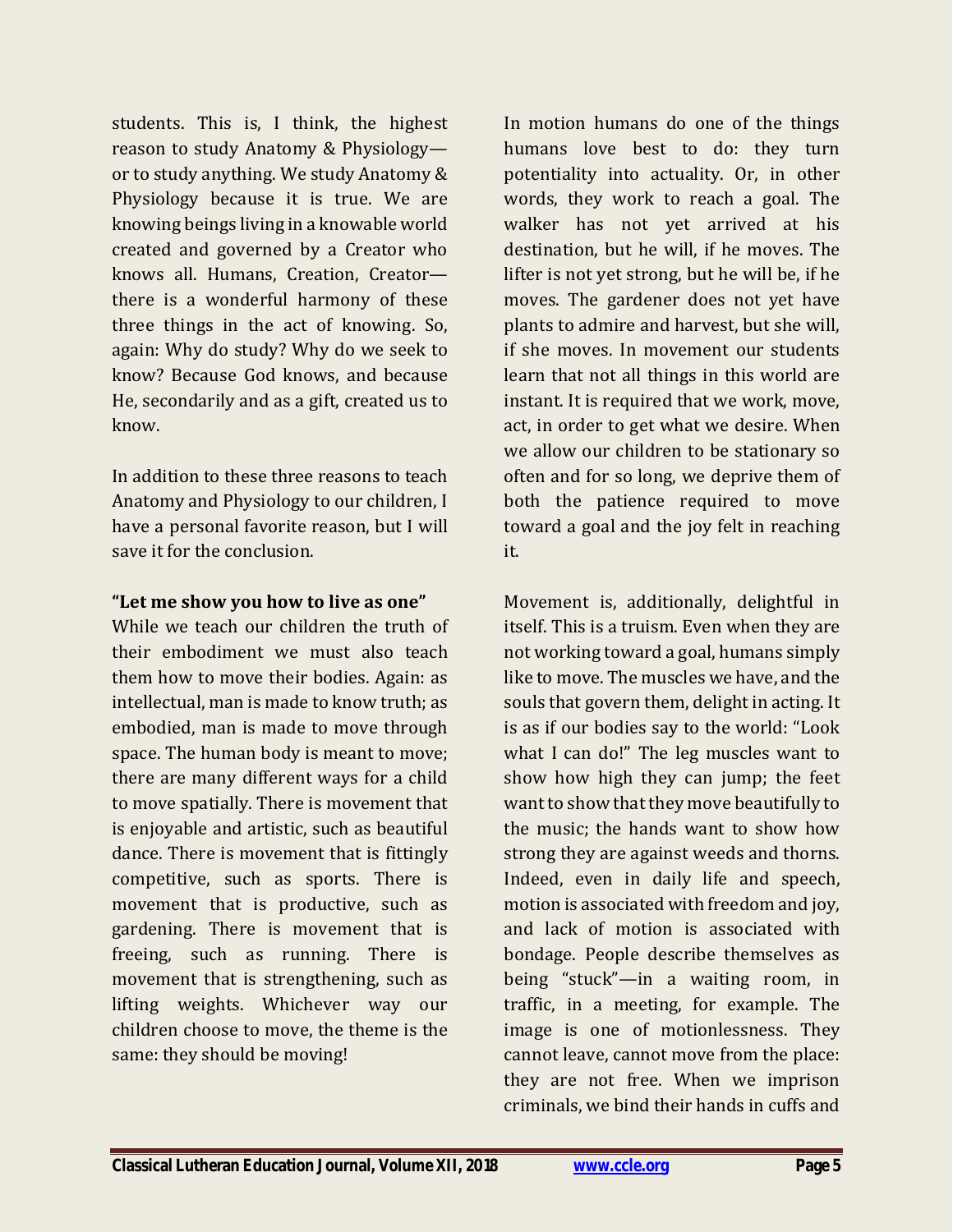confine their bodies to cells. They cannot move: they are not free. When we allow our children to be stationary so often and for so long, we deprive them of the joy and freedom inherent in movement of the body.

I fear that screens, now worshipped by our culture and even, often, by us, have consigned our children to a life of motionlessness. These screens are supremely useful and can certainly be used for great good. But they are also dangerous, and we do well to be wary of them. One danger in the television, laptop, iPad, iPhone, etc. is that it makes us, and our children, motionless. The screen, in its immediacy, deprives our children of both the patience and joy of moving toward and reaching a goal. The screen, in its captivating nature, deprives our children of the freedom and joy of movement for its own sake. They cannot—or will not leave the screen, they cannot move away; they are unfree.

But I also fear, sometimes, that we as teachers have consigned our students to a life of motionlessness. Every day I ask a group of growing, determined, joyful, freehearted ten-year-olds to stay seated—nay, more, to stay perfectly still, with feet and hands and heads in proper position—for more than five hours a day, often for fortyfive minutes at a time. Now, no teacher loves more than I do a structured classroom, a bulletproof seating arrangement, a long lecture. But in this I am hypocritical, because, when I find myself a student or a listener rather than a

teacher, I can barely tolerate the motionlessness required by education. That is: nobody loves more than I do to see her students sitting perfectly still in desks—What power I have, when they are so! What an orderly classroom! What discipline! These things I think to myself but nobody is less willing to sit still herself. I recently started a Masters Program; after the first day of class, I asked my professor—who graciously, if hesitantly, consented—if I could stand in the back of the classroom for the rest of the semester, as I could not bear to stay seated for three hours straight. Indeed, becoming a student again has raised my sympathies for my students in many ways, not the least of which is this very theme of movement. How much may I deprive my students of motion? For how long is it fair to make them sit still? How much bondage can they, or should they, tolerate? What amount, and what kind, of motion contributes to learning? And what kind hinders it? In short: how do I ensure that my students are able to move well and sufficiently? I wish I had more answers to these questions than I do; but it is my job, and the job of every teacher, to consider them as we plan our days and lessons.

#### **Conclusion**

To conclude this reflection on the human creature as an embodied intellect, I would like to offer what I think is the most beautiful reason to teach our students to know and move their bodies. It is this: God Himself has a body. For two thousand and eighteen years—a very small amount of time, for this Person—the Second Person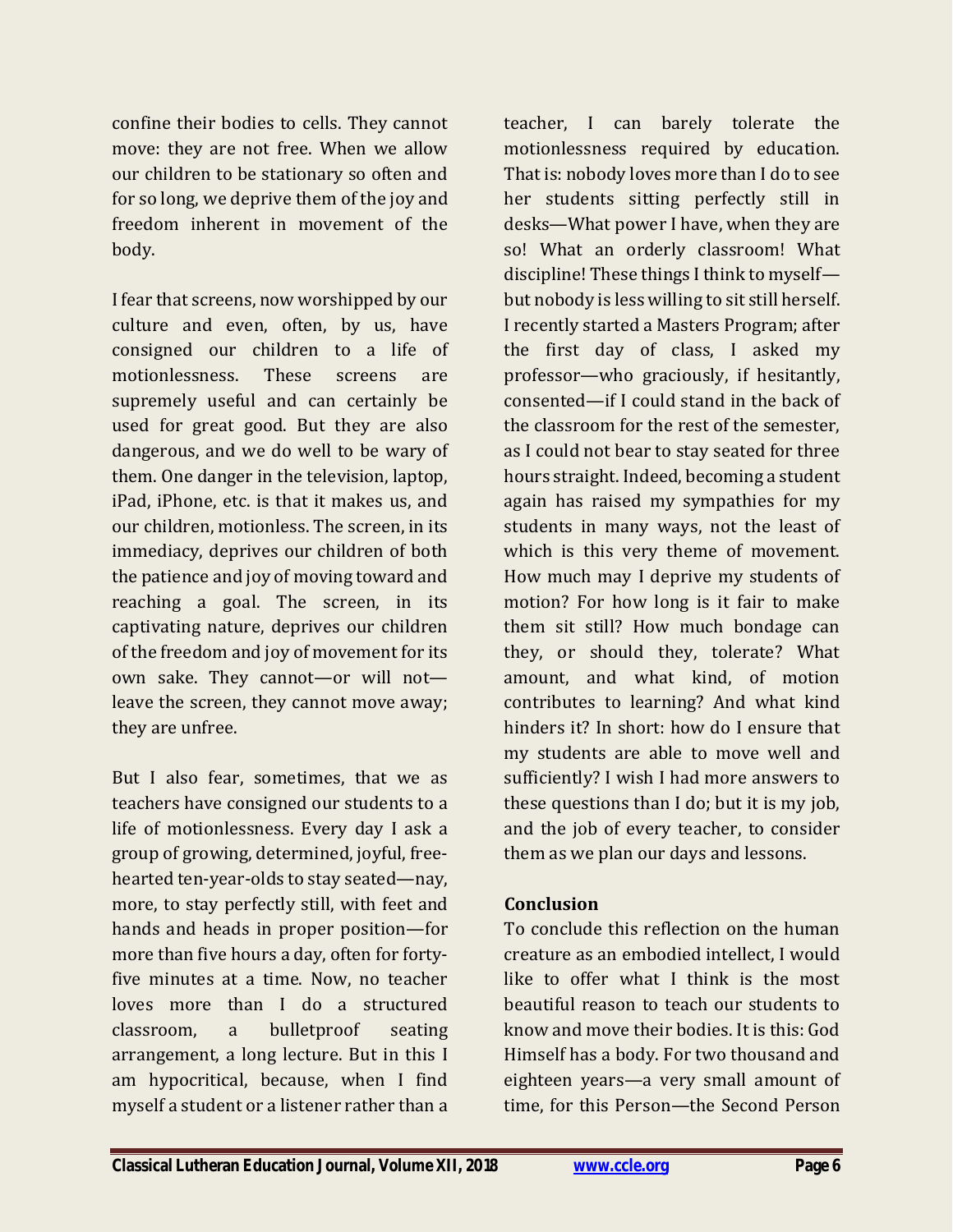of the Godhead has had a body. Our students are embodied creatures; our Lord is an embodied Creator. An incarnate God. A sack of blood and bones, and the Logos Himself. For all of eternity the Son of the Father was spiritual only, like the Father and the Spirit. But, "when the fullness of time had come" (Galatians 4), when the time was full and ripe and good, He entered time and space, and entered the womb of a maiden. God Incarnate was an embryo, as our students were. God Incarnate was born and he cried, as our students were and did. God Incarnate learned to walk, as our students have. God Incarnate ran and sang and laughed, as our students do. The lungs of God Incarnate breathed, the stomach of God Incarnate secreted acid, the bones of God Incarnate stored nutrients, as do the lungs, stomachs, and bones of our students. God Incarnate suffered, as our students do suffered, even, in a way that they will never have to suffer, in order that they may never have to suffer in that way. The flesh of God Incarnate was bruised and torn, the veins of God Incarnate were

broken open, the blood of God Incarnate was spilled; the body of God Incarnate was lifeless while he descended into hell in order that our students may never so descend. And when he emerged as Victor over death, he emerged again as God Incarnate, and when he ascended to the right hand of the Father, he ascended as God Incarnate: he did not cast aside his flesh, his bones, his heart and veins and blood, after he had accomplished his salvific work. Our en-fleshed Savior dwells eternally with the Father and the Spirit, as will our en-fleshed students when the Day dawns.

Our salvation story is the story of a God with a body. Like Jesus, our students will have bodies for all of eternity. Let us today start teaching them how to live with them. In doing so we will, as we confess each week in the Creed, "look for the Resurrection of the dead and the life of the world to come. Amen!"

**CLEJ**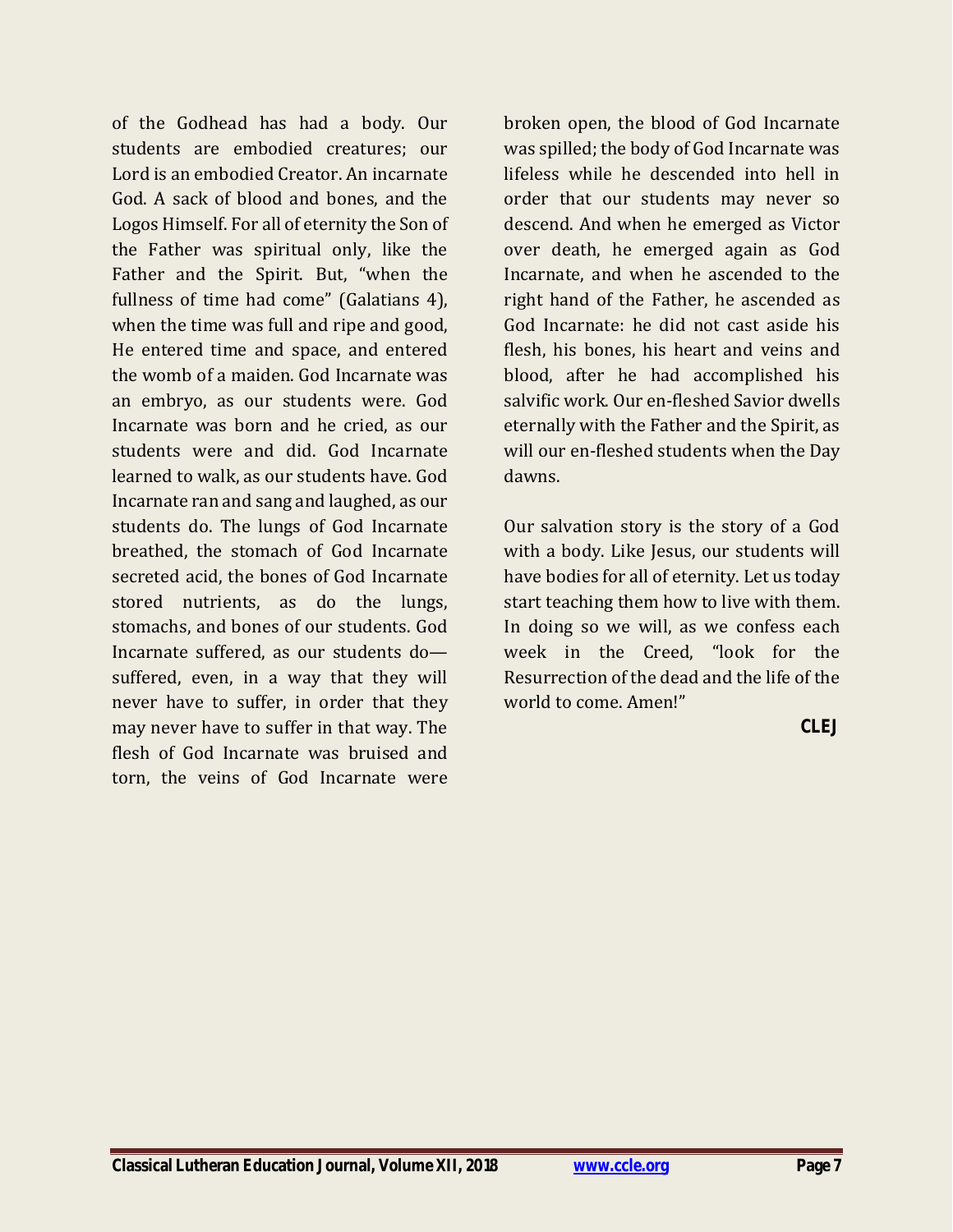### <span id="page-7-0"></span>**How Do We Teach Self-Governance? by Katherine Kramer**

**The Try this thought exercise: Take no more** than 5 minutes and make a list of all the choices your children or students might make on a given day. Then, review that list and see if you can categorize those choices in any way. Truly – take a few moments to do this! Start with whether to rise from bed punctually. Proceed to dressing. Which clothes shall I wear today? How neatly? Which shoes? Shall I tie them hastily or securely? Shall I make my bed now or after breakfast, or not at all? Shall I greet the person(s) I see first thing in the morning? If so, how?

What do you learn? Are there any patterns or presenting themes? Perhaps you will see categories of preference, moral choices, organization, personal needs, and so on. Then, examine what percentage of choices a day your student makes regarding category. What do you learn? Which choices might a student be faced with spiritually or morally? How much responsibility does your student have? Ask yourself how his levels of responsibility relate to his development.

It fascinates me to note that when I search the question "How many daily decisions does a person make?" on Google, the first few pages of results cite something around 35,000 decisions a day. Now, this is not scientifically verified, but it is amazing to think of how volitional the human life is. Clearly every movement, every breath, every picking up of the knee and foot and moving forward through air and then down again into a new step involves a whole host of decisions: commands from the brain to the muscles, choices we simply perceive to be unconscious. Very often, from moment to moment, we are in the act of deciding.

When we talk about choice, we primarily refer to conscious choices, and more often than not, moral choices. The decisions we think the most about are the ones we are unsure of, and perhaps particularly the ones in which our passions disagree with our conscience. In terms of teaching and parenting, we are mostly intrigued by those questions that are related to wise and unwise, right and wrong.

We are then able to consider: what governs decision-making? How does one determine choices? Do *you* determine *your* choices? Consider to what extent external forces, such as laws and fear of other people, shape your decision-making? What about children you know? What sorts of things truly guide the decider: Love? Selfishness? Prudence? Efficiency? Idealism? One could argue, and I would if I had more time and space, that all of our choices indicate something about what we love and what we fear.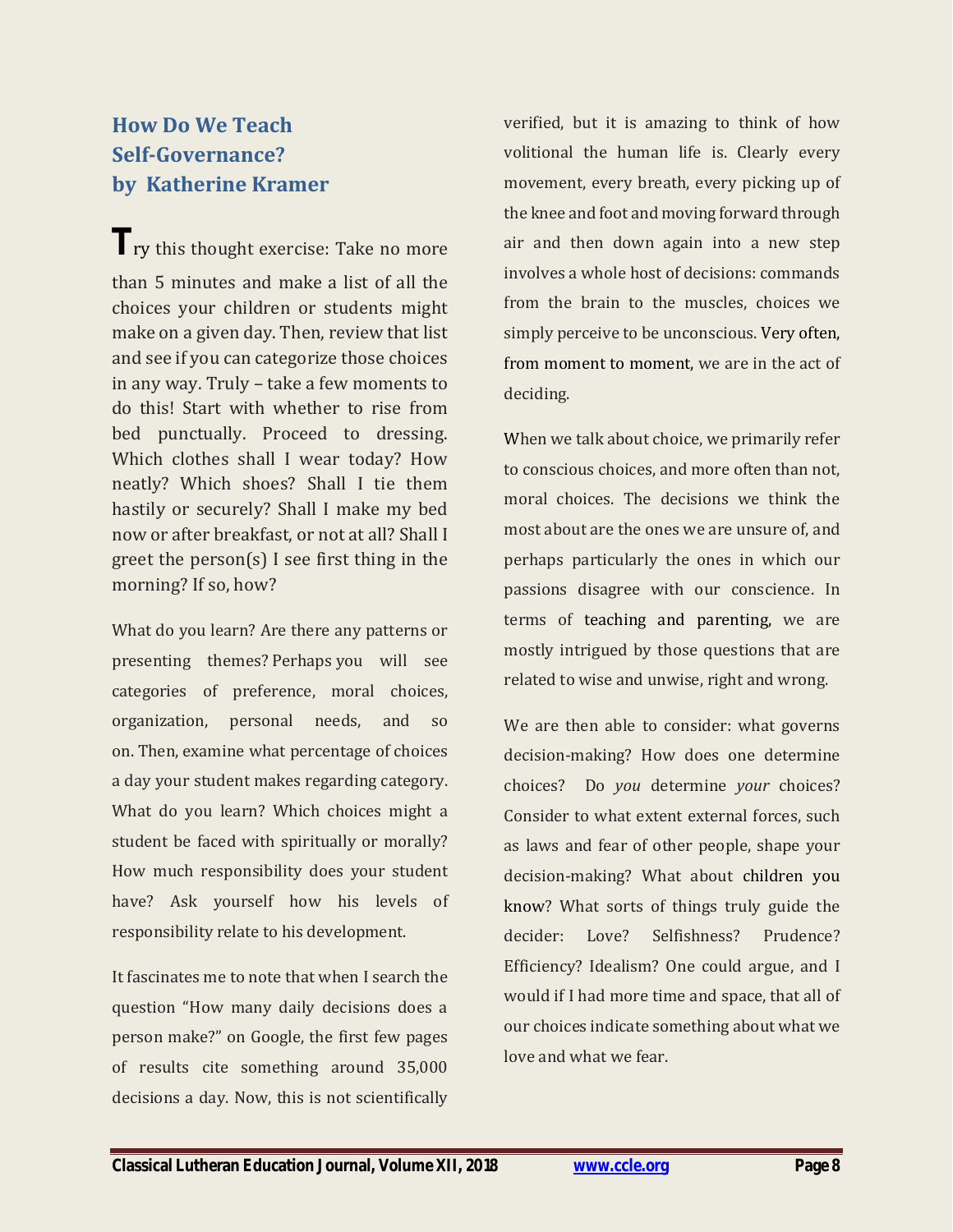For the medieval mind, governance of self was ideally driven by the virtues. The four cardinal virtues are justice (or courage as some would call it!), prudence, temperance, fortitude. They were thought to be ruled by the three theological virtues: faith, hope, charity. Have you ever noted that the four cardinal virtues tend to benefit your neighbors, and also yourself? It may require some degree of sacrifice, but the sacrifice is made in the interest of a greater good to enjoy. Being prudent may require you to deny your desires, but by doing so, you avoid greater troubles. Being temperate typically leads to a more peaceful life for yourself. Having fortitude allows you to endure the troubles you face in a healthier way.

By contrast, the theological virtues bring rich blessings to your neighbor, yet not necessarily to yourself, while often requiring personal sacrifice or pain on your part. And yet this is upheld as a noble good! To love others in charity requires sacrifice of a variety of resources, the like of which you will not expect to see returned to you in an earthly way. Obeying the theological virtues often requires the cardinal virtues. Can you truly love another without fortitude? To truly hope and be faithful when the world around us suggests otherwise ("curse God and die") is a searing thing. There is a fresco in a medieval Italian courtroom in Siena by Lorenzetti in which the virtues are portrayed as women and show the

benefits they bring to the country while their corresponding vices are on the opposite side in the room and show the sulfuric consequences of their life. What message do we hear in that courtroom? "Be virtuous, or else." Amazing!



In modern schools, we too have some key language. Self-Confidence, Tolerance, Kindness, Respect – all are terms that quickly come to mind. We also have a traditional system of merits and demerits to measure just how well a child is doing at staying out of trouble to help the child and his family decide for themselves how many more merits he needs, or how many more demerits before serious consequences arise. Do we hear a message from that too? What does it communicate?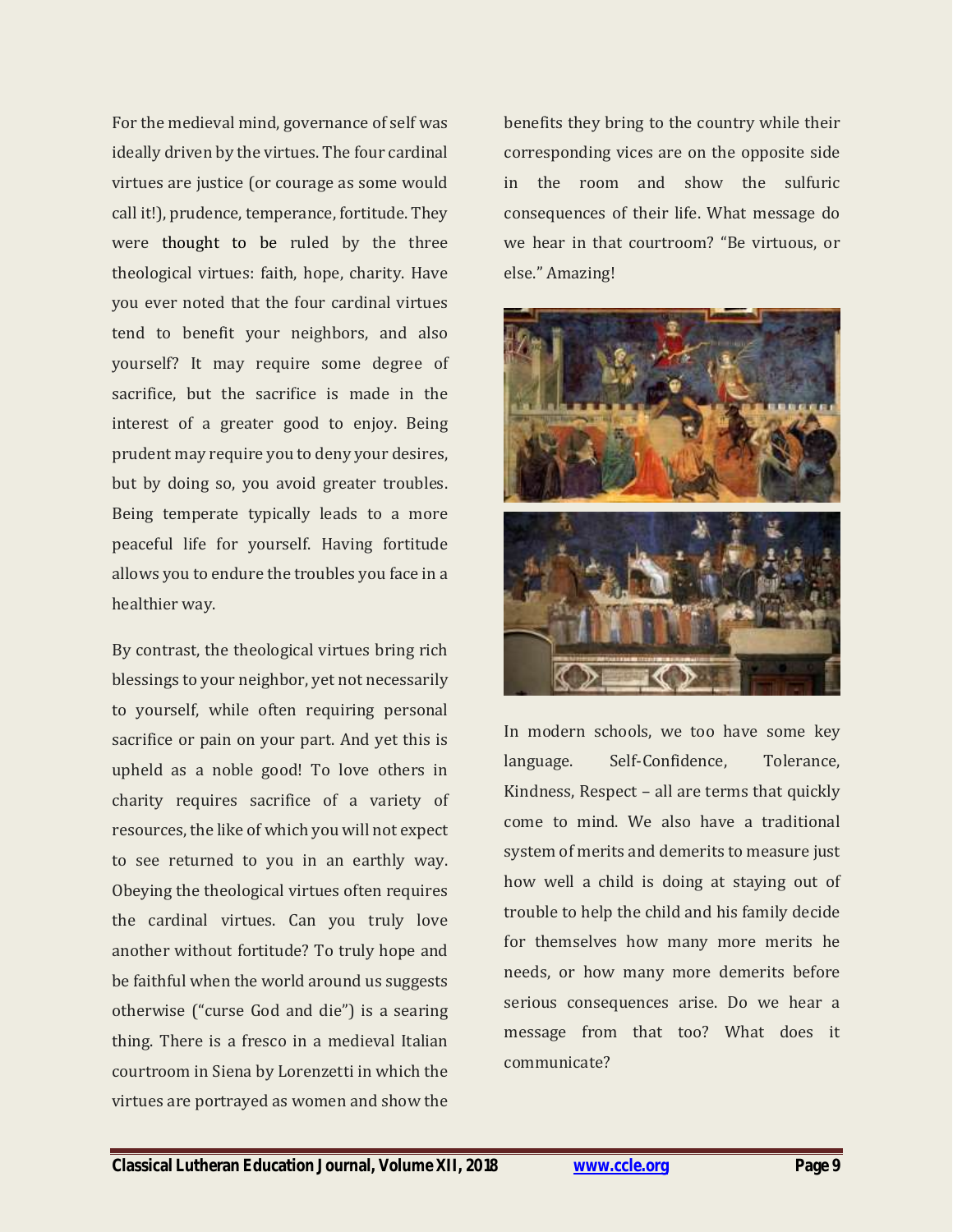In many ways the term "self-governance" seems synonymous with self-control. Selfcontrol is the idea of being master over your passions, being able to restrain yourself, limit your actions in some way for good. Selfgovernance, however, is a bit different: *To know what is right and to choose what is right is to be self-governed.* So you might think of it as though self-control is a smaller part of the greater picture of self-governance. It is an internal steering toward what is right, and choosing how to act rightly or wisely. Overall, self-governance is active in the sense that the volition typically entails some sort of positive motion. If we know what is right and then do not choose it, we are poorly governing ourselves.

In most homes and schools, self-governance is part of our hidden curriculum, meaning if we teach it we are doing so largely covertly rather than overtly. In other words, children are certainly learning about governance, whether we formally teach it or not. You don' t have a syllabus for "self-governance." Think of the people you know who say: "I'm just not a math person." …. That presupposition was taught through the hidden curriculum. Are you an incredibly punctual teacher and watch the clock before and at the end of every class to start and end with precision? Then we would say children are learning about punctuality in the hidden curriculum. It's not formally documented but it is a part of our training,

either intentionally or as it happens in the course of discipline and conversation. This covert curriculum is an incredibly powerful thing and presents many opportunities to teach. A valuable question to ponder might be: What is the hidden curriculum of my school? Of my classroom? Of my home? What particular values are modeled and upheld simply by how we operate?

If we are hoping to train students and prepare them to know what is right and choose what is right, then oughtn't we be moving to overt conversation about this, talking about selfgovernance in our schools, with parents, with each other, with the children themselves? How does a wise community, a wise Lutheran community in particular, best talk and serve in this regard? What sort of system of training and discipline is a wise Christian (and Lutheran) approach? Is it ever possible to truly systematize this?

Teaching our students to become wisely selfgoverned-requires consideration of at least 3 things:

First, self-governance is a gift of the Holy Spirit, one that requires our action. It is certainly something for which we can pray, and is a weapon in the hands of any Christian in this temporal world. Without the Spirit's influence upon us, we could not choose what is right (certainly not in the sense that I mean, with pure motives, although we know that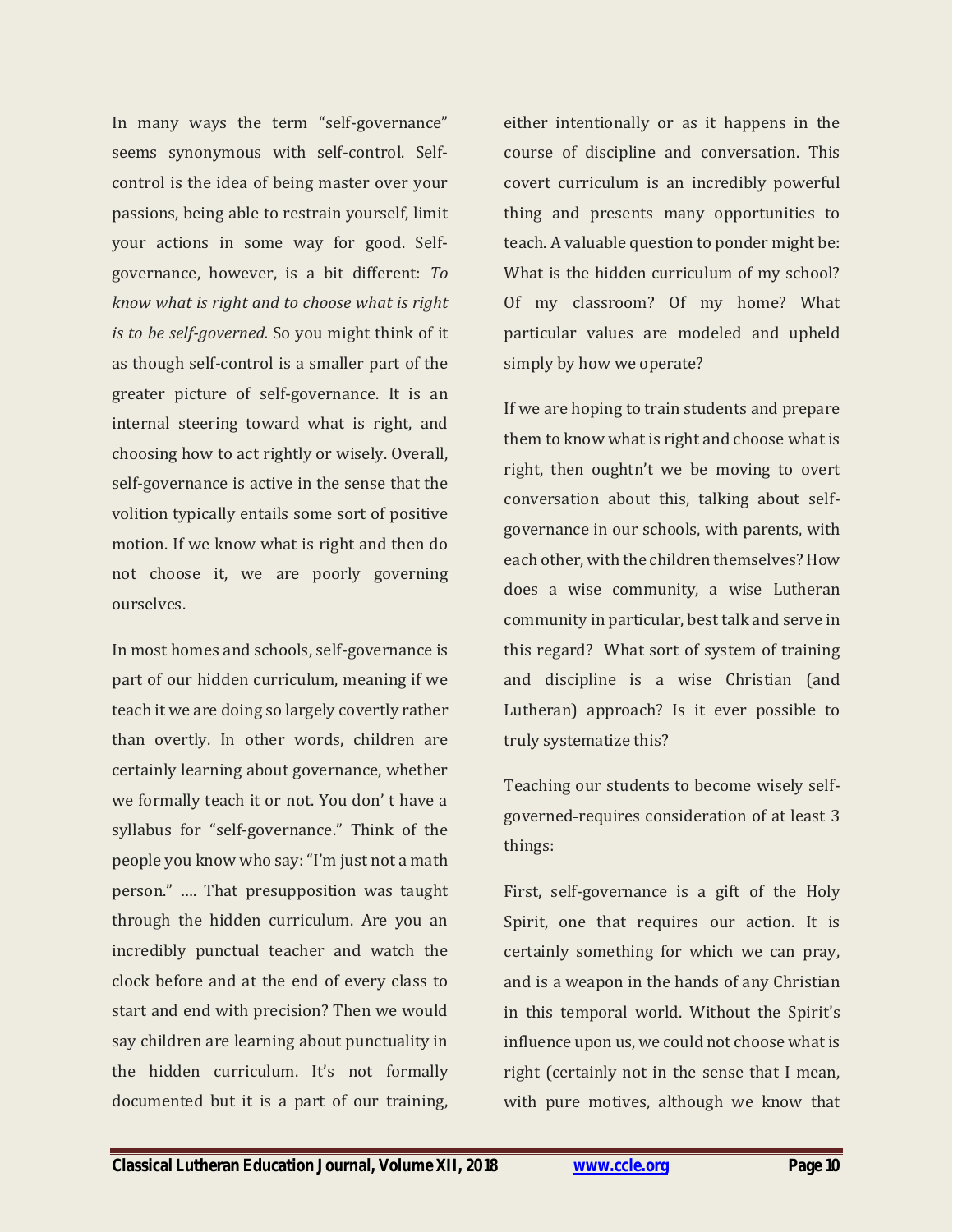many can choose civil good.) Truly knowing and choosing what is good must be something that is a result of God's action in and upon us. And yet, it seems paradoxical, because we certainly must engage volitionally and actively decide.

Second, a person who is wisely self-governed will have strong habits, a repetitive orientation toward seeking what is good and doing it. It takes much practice to know and choose what is right, something deeply aided by practice, and requires reinforcement from authorities (both corrective and formative!). Perhaps this relates to the paradox above, that it is in some way volitional. Notice that forming habits does not require that every single decision or choice is guided by the individual's deep and flawless love of doing the right thing, but by habit. It is an acknowledgment that we are sinful and cannot solely rely upon our wills to choose rightly.

Finally, training in self-governance requires freedom, and failure. At some point, choosing what is right involves the opportunity to choose what is NOT right. Instinct tells that us that it would be unwise to allow children limits of choice that exceed their cognitive and moral developmental level, but it is also unwise to protect children from ever failing. Children are sinners, so shouldn't we control the environment a little more tightly to protect them from themselves? Keep their souls pure?

We know that no matter how many rules and punishments we set children are sinners, and yet families and schools that exercise too little discipline and correction face a host of problems that arise from an undisciplined sinner's life. What is a healthy standard? This is a topic we would do well to talk a lot more about when it comes to growth, to grit. Given that the task or rule is a reasonable expectation for the child, then certainly children need to fail and try again. To do this is to engage in learning and growing, and something we would do well to discuss warmly and openly as teachers and parents. And yet, as parents and teachers, we are a called to discern well and make sure the challenges are appropriate. Asking a 10 year old to read 30 pages every night for one subject alone and then write an outline for homework the next morning is definitely going to lead to failure because it overburdens the child past reasonable developmental and cognitive expectations. In this case, it seems a valuable exercise to question what is governing our own decision making in setting rules: fear of failure as teachers, or perhaps fear of being perceived as failures, love of efficiency, practicality, idealism, what?

Ultimately, then, we are still left with questions: How do we train children to govern themselves such that they can serve well in their vocations? How should we think about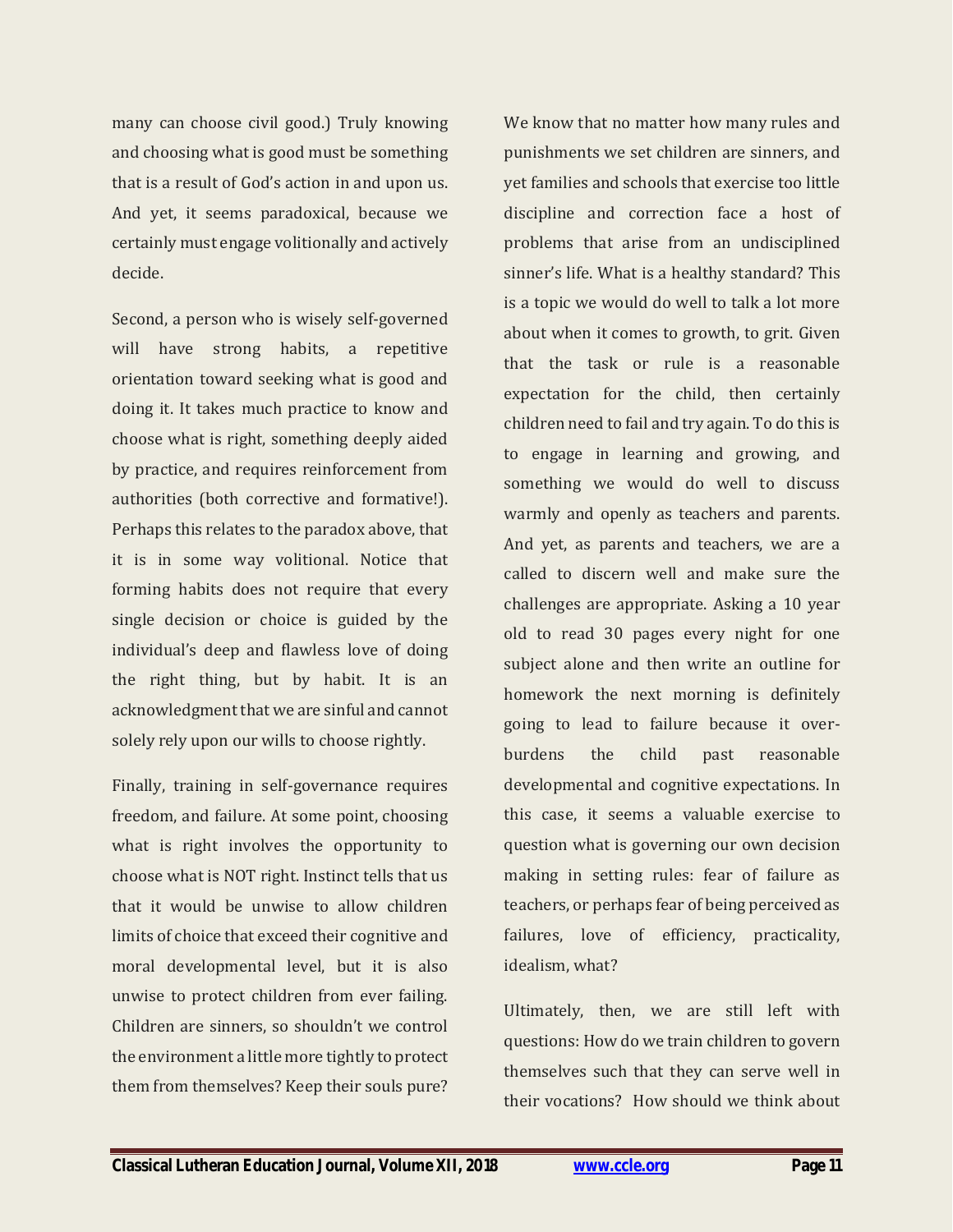this as classical Christian educators? Classical Lutheran educators? How do we hope that we ourselves can sort out a system of training in self-governance that is wise, humble, manageable, and dare we even say desirable? How do we, in every moment of discipline and encouragement and correction, take our students and point them to that which we all need to focus upon more and more chiefly: Christ crucified, for you, and for me.

**CLEJ**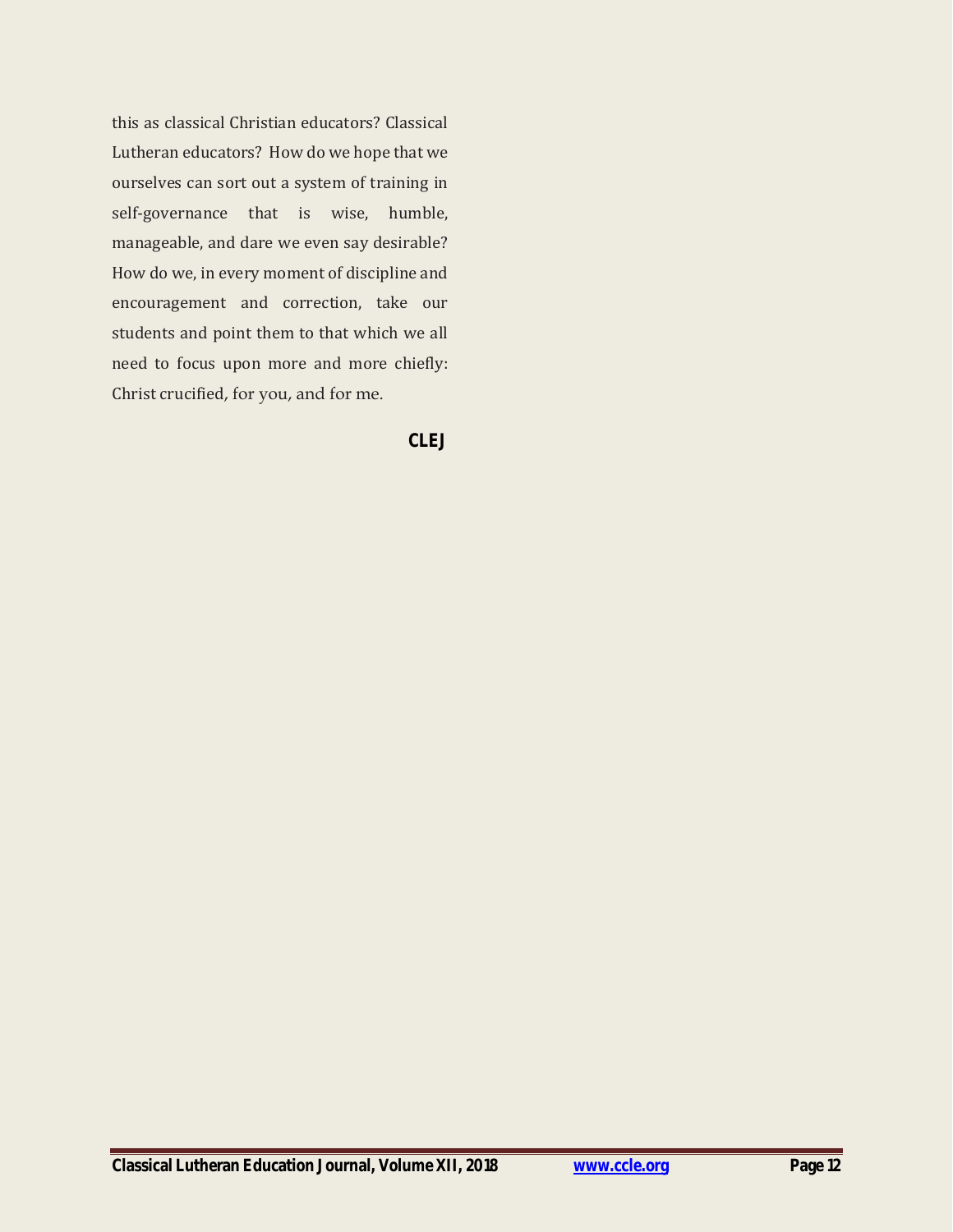<span id="page-12-0"></span>**Stoic Ethics and the New Testament by Dr. Jason Soenksen, Professor of Theology, CUW**

#### **Introduction**

**The church father Tertullian, reflecting** on the relationship between the biblical faith and Greco-Roman philosophy, famously quips: "What does Athens have to do with Jerusalem?" In fact, there is much to gain by comparing the biblical revelation with contemporary thought. Stoicism, the dominant philosophical system of the first-century Roman Empire, is one area for fruitful comparative study. Comparative studies in biblical theology run the risk of attributing the source of the content to the contemporary world. However, comparative study is not intrinsically subject to a low view of Scripture. Instead, comparative study of the ancient world and the New Testament may be pursued from the perspective of the second article of Creed, fully appreciating the incarnation of the Son of God and the communication of his message in language that was understandable to people of the first century.

There are instances where New Testament authors, particularly Paul, use Stoic terms. In the study of these instances, it is important to keep in mind the context and the creativity of the New Testament author, rather than reading all the Stoic background into the New Testament usage. The Stoic term, like the

Greek language itself, has received a new master. At the same time, the reader ought to consider how a first-century Stoic would have heard the term.

A more general comparison, one not exclusively based on common vocabulary, is also fruitful. By studying an ancient, indeed, a contemporary and widespread system of thought, we are able to gain a greater appreciation of the unique message of the New Testament. Such comparative study also helps modern readers understand how the message of the New Testament would have been heard from a first-century Stoic perspective.

#### **Historical Context**

Most of us have heard of the adjective "Stoic," the caricature of person who endures griefs without showing emotion. Stoicism itself, however, is not nearly as well known. Stoicism emerged in the Hellenistic Age, the age of Alexander the Great and his successors. Zeno, a native of Cyprus, came to Athens to study philosophy, and in 301 BC began teaching in the colonnade (στοά, stoa) of the Athenian agora. The system of Zeno was intended to show that the happiness of the individual did not depend upon anything outside of himself, but was completely within his own reach.

In the Hellenistic Age, Stoicism was one philosophy among others, but by the first century, especially in Rome, it was the dominant philosophy. The Roman Stoics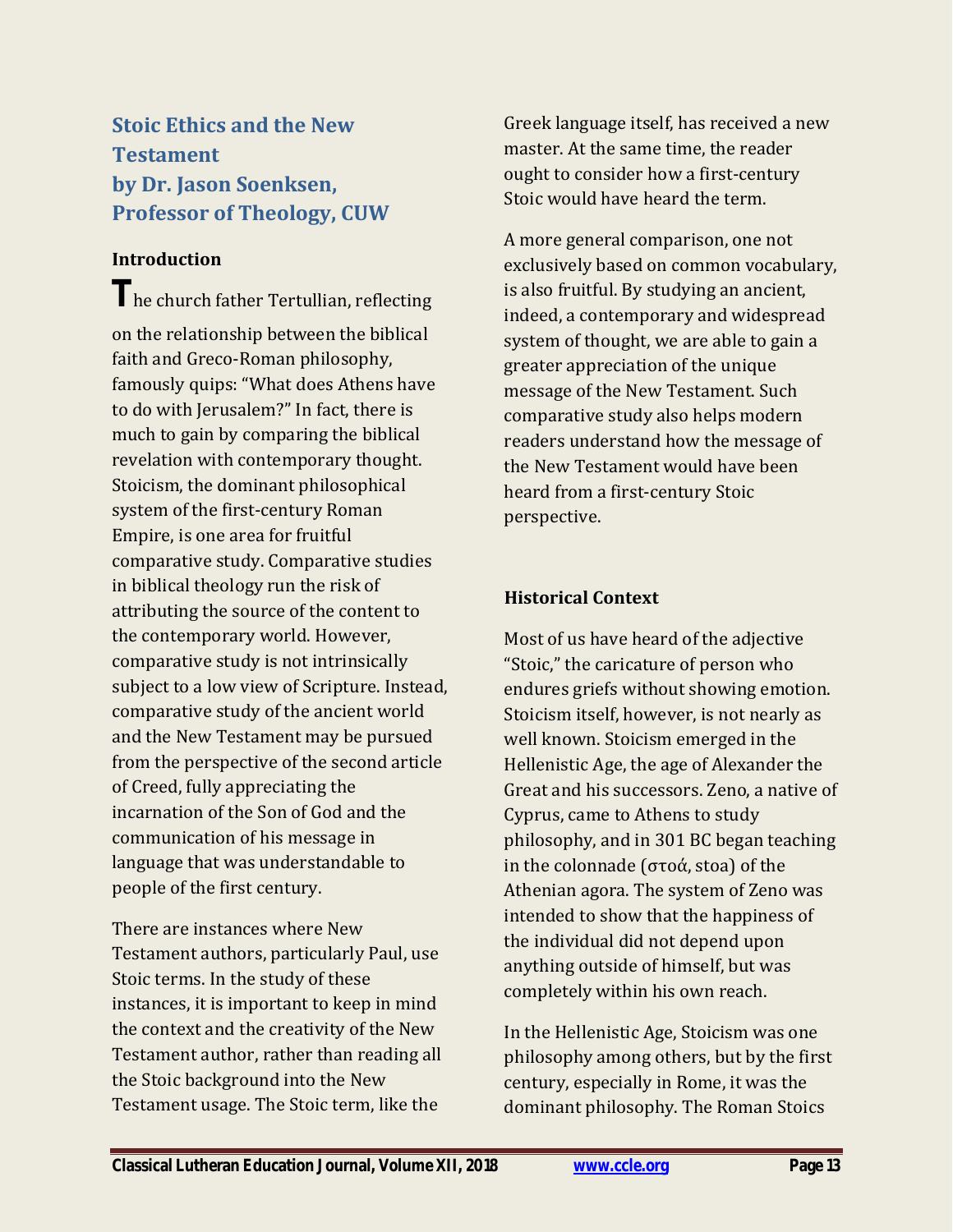included Seneca (4 BC-AD 65), a contemporary of Paul and the tutor of Nero, and the well-known Epictetus (AD 55-135), among others.

#### **The Stark Contrast between What Is Good and What Is Not**

On the one hand, Stoicism shares a general similarity with New Testament ethics in so far as there is a very selective definition of what is good. In Stoicism, only the morally good is good, while other types of so-called goods are only morally indifferent. Here the Stoics actually use the term adiaphora (ἀδιάφορα). Yes, the term familiar to students of the Lutheran Confessions is actually a Stoic term<sup>1</sup>! The presence of such so-called goods, such as wealth or health, should not elicit excitement, nor should their absence prompt grief, according to the Stoics. Only the sage is always able to distinguish the true moral good from other supposed goods. As a result, he performs what are called "right acts" (κατορθώματα, katorthōmata), while the non-sage is only able to perform acts that are "appropriate" (καθήκοντα, kathēkonta) even when doing the same thing.

Paul uses the term "appropriate" in Rom 1:28. God has given those who reject the knowledge of him over to a reprobate mind so that they are doing the things that are not appropriate (τὰ μὴ καθήκοντα, ta mē kathēkonta). Paul then

goes on to give a list of vices. Is this a subtle dig at the Stoic philosopher, who, rather than making progress toward virtue while doing the appropriate things, is doing what is inappropriate?

The corresponding element in the New Testament, and this is a very general comparison, is faith in Jesus Christ. The apostle Paul writes that anything that does not come from faith is sin (Rom 14:23). The author of Hebrews writes that "without faith it is impossible to please God" (Heb 11:6). The only good works are those that are performed through faith in Jesus Christ, for our sin is overlooked by the Father for the sake of Jesus. Other good works constitute a form of righteousness, civic righteousness. But no matter what the unbeliever does, these works are not pleasing to God, for they are not done out of faith in Jesus Christ.

The general similarity between faith in Jesus as the only way for works to please God and the right acts of the sage could easily have served as a bridge, at point of general contact, between the Christian message and the Stoic philosopher.

#### **Intellectual Nature of Greek Ethics vs. Divine Intervention and Transformation**

However, there is plenty to contrast between Stoicism and New Testament ethics in this area of good works. The

<sup>&</sup>lt;sup>1</sup> See, for example, FC X, Concerning Ecclesiastical Practices.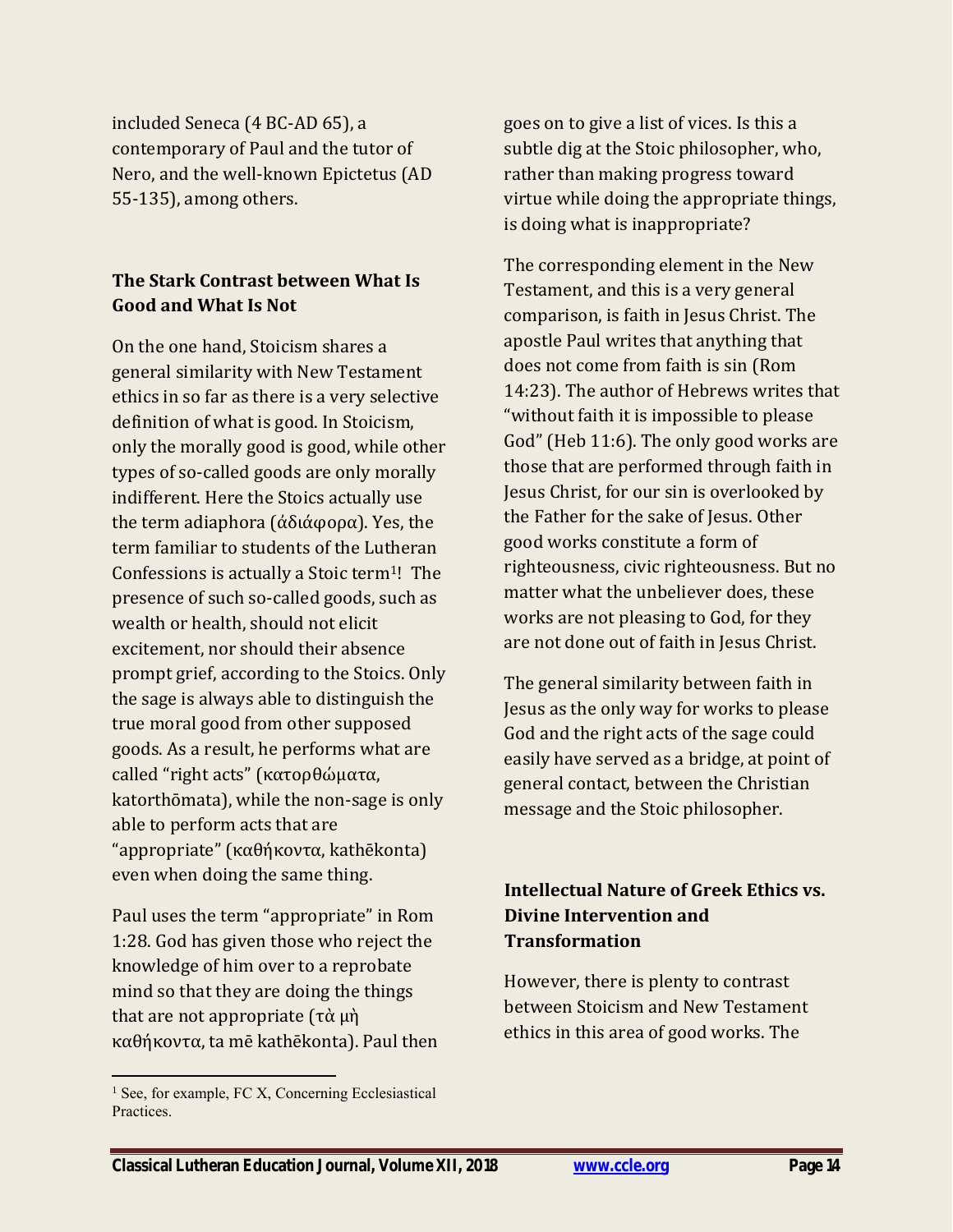guiding principle of Stoic ethics was that the sage would act in accordance with nature. In some versions of the teaching, the term reason, logos, was used. The one who knows what is good is able to carry it out. Stoicism increased the intellectual emphasis in virtue in comparison to the ethics of the Classical Age.

In contrast, the ability to do good works in the New Testament arises not from the intellect, but from the will. And this will to do good (good that God considers as good based on faith) is something that does not emerge from within man, but from outside of himself. God must give us a new will. For example, Paul speaks of the fruits of the Spirit, what the Spirit produces in Christians. Among these, Paul includes one of the virtues (Gal 5:22-23), self-control (ἐγκράτεια, enkrateia). Paul also mentions joy (χαρά, chara), which the Stoics, who generally did not accept emotions as characteristic of the sage, ranked among the "good emotions."

The New Testament, unlike Stoicism, teaches that even the one who knows what is good still transgresses against it. In Galatians, Paul acknowledges the struggle of the flesh against the Spirit: "For the desires of the flesh are against the Spirit, and the desires of the Spirit are against the flesh, for these are opposed to each other, to keep you from doing the things you want to do" (Gal 5:17 ESV). In Rom 7:18-20, the apostle Paul writes about the struggle within himself, the conflict between the desire of his mind

and that of his flesh, the sin that dwells within him.

We cannot do the good, what is good in God's eyes, based on intellectual perception, nor is the means to this good, God-pleasing life revealed in nature. Rather, it comes through special revelation. "I cannot by my own reason or strength believe in Jesus Christ my Lord or come to him, but the Holy Spirit has called me by the gospel, sanctified me….," Luther writes in the explanation of the third article of the Creed.

#### **The Goal of Happiness vs. the Suffering and Self-Denial of the Christian Life**

The goal of Stoic ethics, as of Greek ethics in general, is "happiness" (εὐδαιμονία, eudaimonia). In Stoicism, this means to be without the passions, emotions like grief or fear. These passions arise because of false judgments about what is truly a good or about what is truly an evil.

The goal of the Christian life is not defined primarily in terms of any good in this age. Peter writes to those who were being persecuted for their faith, commenting that they were receiving the goal of their faith, the salvation of their souls (1 Pet 1:9). Living the Christian life, far more than pursuing any philosophical system, results in suffering in the present.

The goal of the Christian life is not primarily about the individual's own happiness. In fact, Jesus calls his disciples to deny themselves, to take up their cross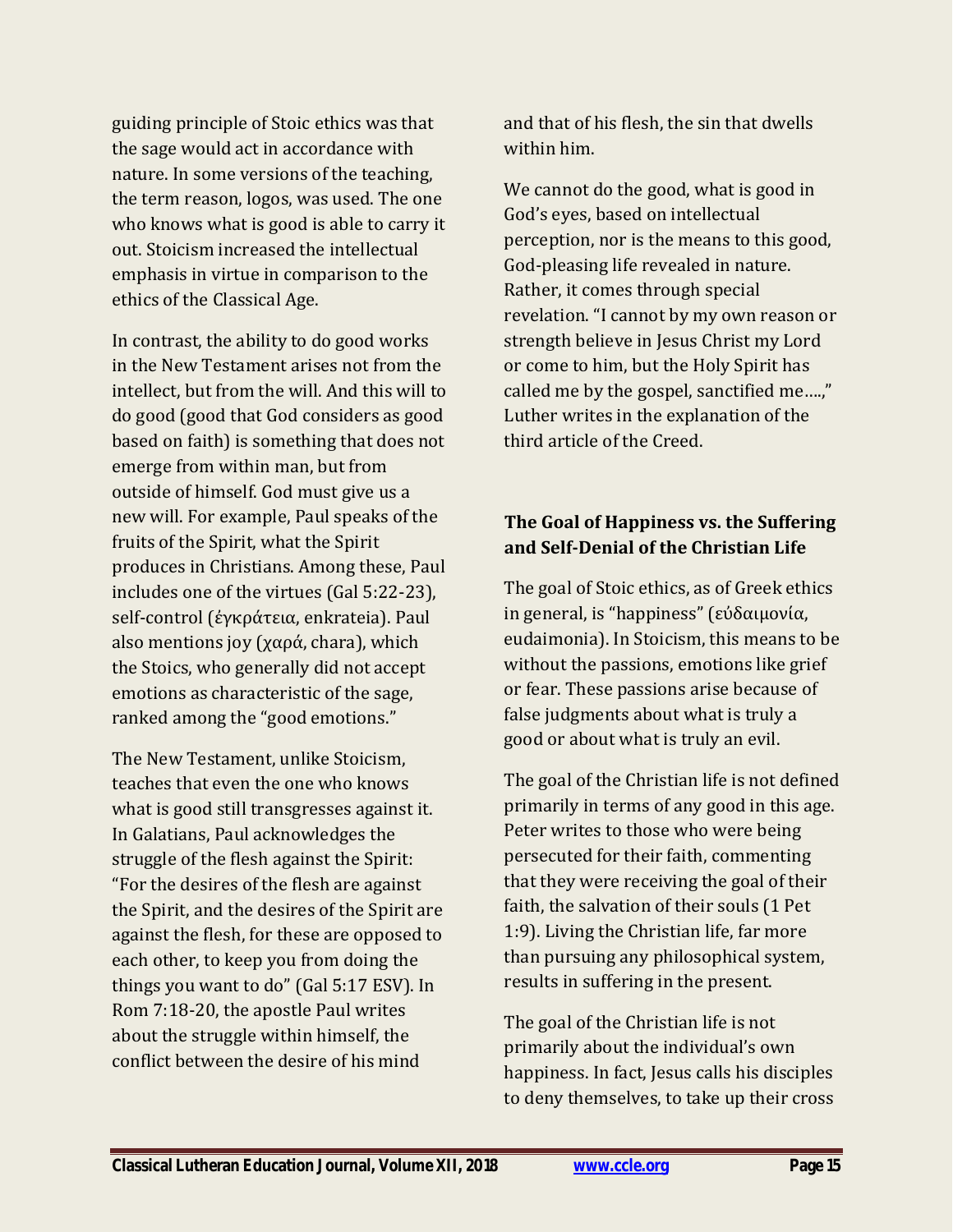and follow him (Matt 16:24). Jesus calls blessed those who are persecuted for righteousness' sake (Matt 5:10). Though the New Testament does not define such suffering in explicitly philosophical terms, it does not go beyond the evidence to say that suffering for the sake of Jesus is not a matter of indifference (an ἀδιάφορον, adiaphoron), but rather a good. James says that the testing of faith is a source of joy and it results in growth in perseverance (ὑπομονή, hypomonē; Jas 1:2-3), actually one of the words that the Stoics counted as a virtue. To avoid this suffering would be evil, a sin, rather than a matter of indifference.

Suffering for the sake of the name of Jesus is a blessing. The apostles in Acts count themselves blessed that they were considered worthy of suffering for the sake of the Name (Acts 5:41). While Stoicism defines happiness as the final good of human life, the New Testament points to good that is not realized completely in this life. Stoics regard suffering as an adiaphoron, something that was neither good nor bad, neither preferable nor something not to be preferred. To avoid suffering for the sake of the Name of Jesus is not just "not preferable," it is a great evil.

#### **Living according to the Logos**

The goal of Stoicism is to act "according to reason (λόγος, logos)" or "according to

nature (φύσις, physis)." Stoics believed that the λόγος (logos), reason, permeated the universe. Actually this reason, rationality, was thought of as god; the Stoic god was imminent. John 1 describes the pre-incarnate Son of God as the Logos. Though some might argue the use of the term logos in John is derived from Stoic influence, Weinrich argues for the influence of the wisdom literature of the Bible2. The Logos of John 1 is not an impersonal force, but a person. More than that, the Logos, as the second person of the Trinity, is in relationship to God the Father and in relationship to mankind. He is the incarnate expression of the Father's message3. At the same time, one should be aware that those trained in Stoicism would naturally have thought of god as the logos that permeated the universe.

The Stoics argued that the goal of the philosopher was to train himself according to the proper understanding of the moral good so that he did not assent to the false understandings of what was good and bad; assents to false claims would result in the passions. Part of living according to nature was to accept a broader plan of god, the logos immanent in the universe, even if this meant accepting things that others thought were bad or evil, such as various forms of suffering.

The New Testament teaches that there is a rationality in the universe, that the universe gives witness to God, and that

<sup>2</sup> William C. Weinrich, *John 1:1-7:1* (St. Louis: Concordia, 2015), 132.

<sup>3</sup> See Weinrich, *John*, 132-135.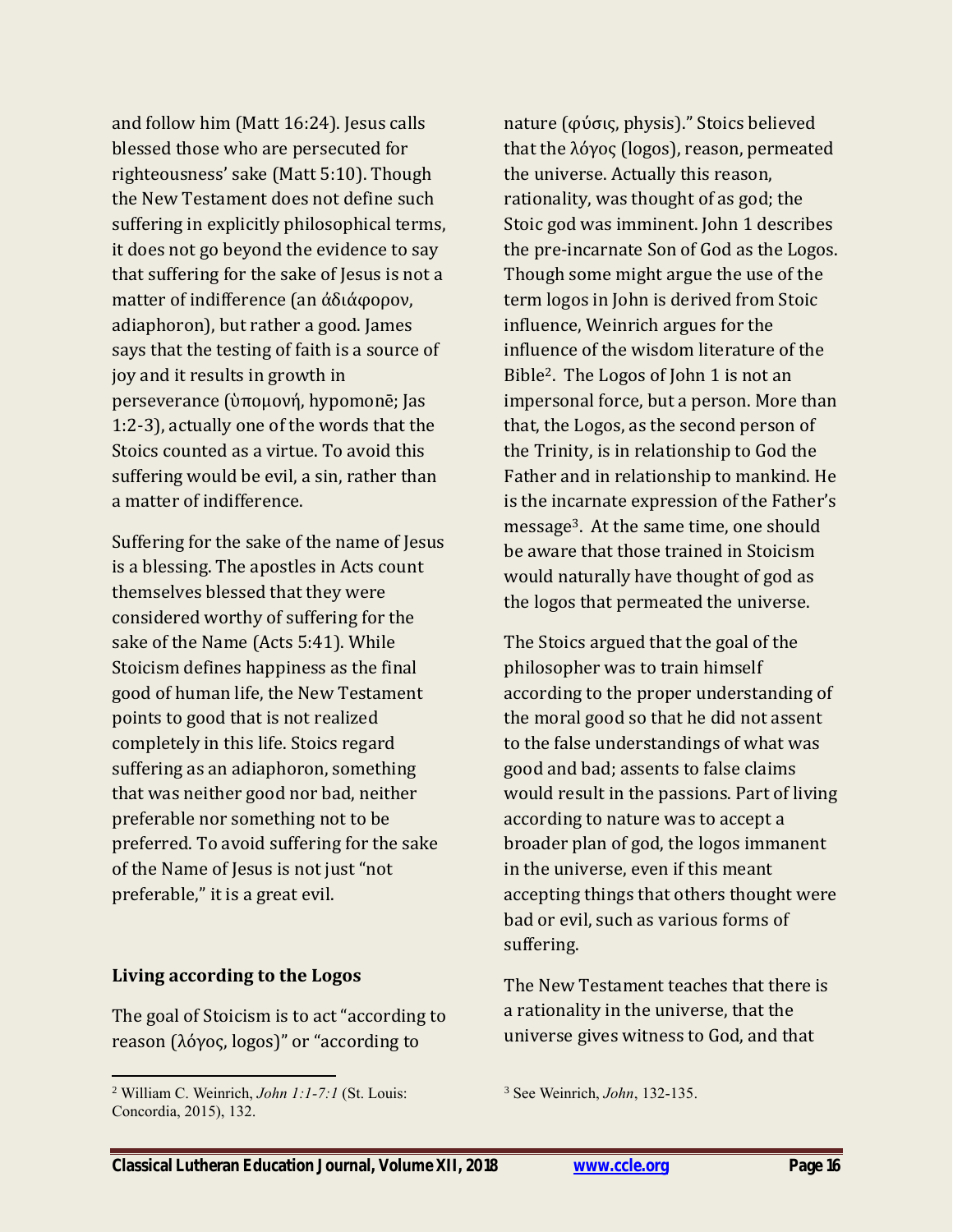mankind is accountable to him for our actions. There is also the notion of the conscience, the law written on the heart, which accuses and sometimes defends even unbelievers in their motivations (Rom 2:15). Paul speaks of homosexual acts as contrary to nature in Rom 1:26. Whether this reference plays off of any Stoic teaching on homosexuality or merely on the general principle of Stoic ethics is not clear, but would be worthy of further consideration.

But the truth about the way that man can please God is not accessible naturally, by or through nature, or by any rational deduction, but must be revealed from outside (Rom 3:21). The wisdom of God stands opposed to the wisdom of the philosophy based on human principles, the popular philosophies of the New Testament era (Col 2:8). The apostle Paul says that God has made foolish the wisdom of the world through the foolishness of his Son's cross (1 Cor 1:18- 25).

To make a connection between Stoicism and the message of the New Testament, one could say that the goal of the Christian life is to live according to the Logos, the Son of God. To phrase this more in the way of the Gospel, one could say that the Logos came to live like one of us so that we might live like him. Rather than conforming ourselves into the image of the Logos, we are being conformed, divine passive, into Christ, who is the image of the invisible God (Col 1:15).

#### **Levels of Progress**

Stoicism presents a stark contrast between two groups, the fools and the sage. Within the category of fools are those who are making progress (προκόπτων, prokoptōn) toward virtue, the perfect understanding that would allow a sage (σοφός, sophos) to act correctly. Once a person has achieved this perfect understanding, he cannot make a mistake.

The New Testament sometimes speaks in terms of different levels of maturity in the Christian faith. Paul speaks of the weak (ἀδύνατος, adynatos) and the strong (δύνατος, dynatos; Rom 15:1). Paul also uses the term mature (τέλειος, teleios), or spiritual (πνευματικός, pneumatikos; 1 Cor 3:1), sometimes in explicit contrast to the term for infant or minor (νήπιος, nēpios; 1 Cor 3:1). Hebrews also uses this dichotomy (Heb 5:13).

But the dichotomy between these two categories in the New Testament and the two groups in Stoicism differs in very substantial ways: the mature person about whom Paul and Hebrews speak is not perfect in the sense of being sinless. Paul himself, who would certainly have ranked himself among the mature, acknowledges in Philippians that he has not yet been made perfect (Phil 3:12-14). The author of Hebrews, in speaking about the sacrifice of Christ says this: "by one sacrifice he has made perfect forever those who are being made holy" (Heb 10:14 ESV).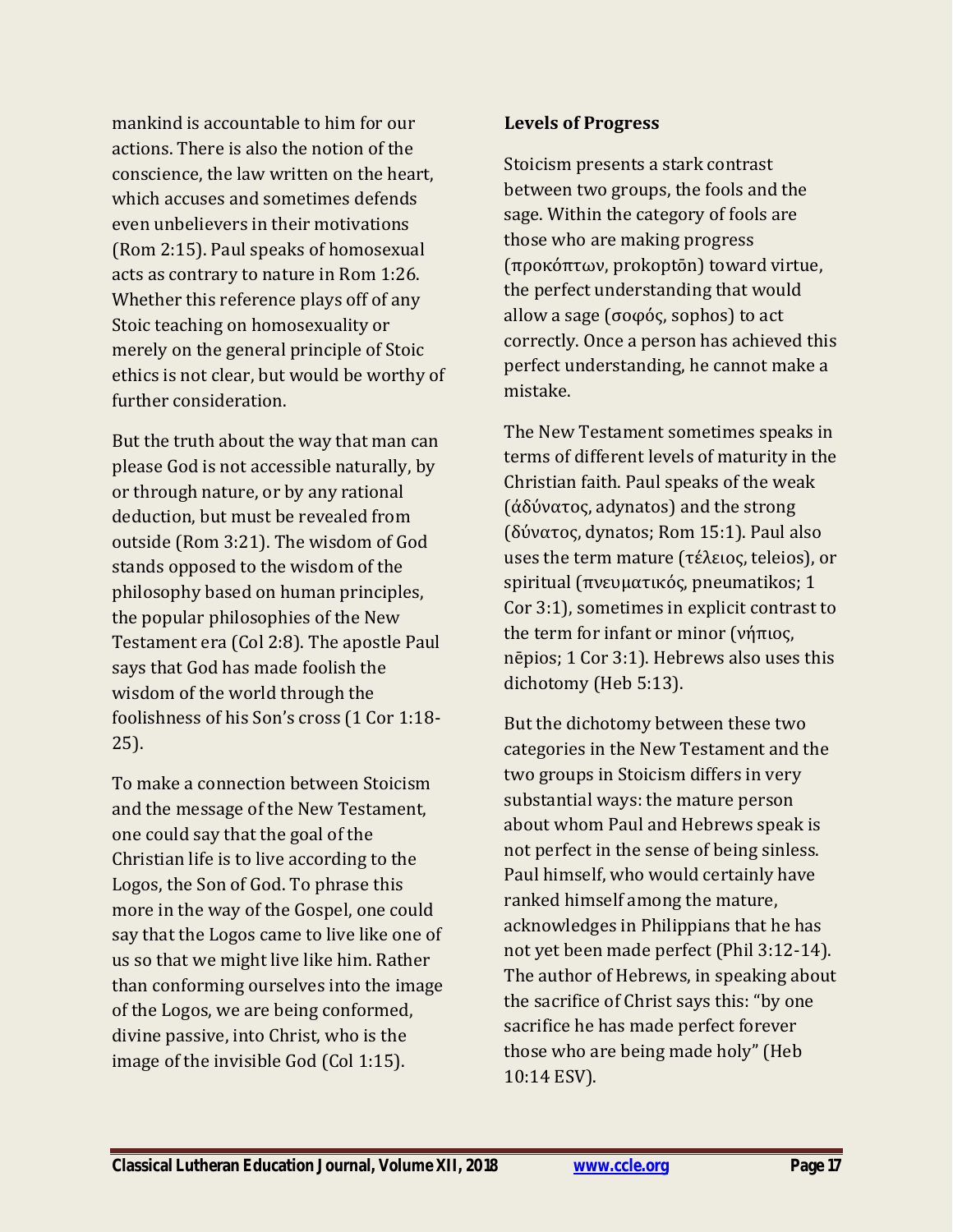Paul and the author of Hebrews use the verb "perfect" in different ways. Paul means that the Christian still sins, while the author of Hebrews means that through Christ's priestly work he has objectively made all perfect before God, though God continues to sanctify the souls of believers. All believers, whether weak or strong, whether mature or infants, have the same objective standing before God in Christ. We are perfect in Christ. We have been made wise to salvation through faith in him. All of us, weak and strong, mature and infants, are still being made holy, still pressing on toward the goal to the high calling of God in Christ Jesus.

#### **The Role of the Virtues**

Stoicism worked within the framework of the cardinal virtues that it inherited from the Classical Age. The term for virtue in Greek means "excellence" (ἀρετή, aretē). The cardinal virtues are justice (δικαιοσύνη, dikaiosynē), prudence (φρόνησις, phronēsis), temperance (σωφροσύνη, sōphrosynē), and courage (ἀνδρεία, andreia). These were defined in terms of knowledge. For example: "prudence is the knowledge of good things, bad things, and those that are neither" 4

Rather than emphasizing justice (δικαιοσύνη, dikaiosynē), the Stoics

 $\overline{a}$ 

emphasized prudence (φρόνησις, phronēsis). That prudence is defined as the knowledge of what is good, evil, and neither hints at its central role in Stoicism, since the key moral assertion of Stoicism was that only the morally good was good.

Most of the nouns for the virtues do not play a prominent role in the New Testament. The word for virtue (ἀρετή, aretē) only occurs four times (Phil 4:8; 1 Pet 2:9; 2 Pet 1:3, 5). Only one of the passages refers to virtue in the philosophical sense. In 2 Pet 1:5, the apostle references virtue, since in the list that follows he cites other virtues current in philosophical texts, including selfcontrol (ἐγκράτεια, enkrateia) and endurance (ὑπομονή, hypomonē).

As a brief aside, it should be noted that the virtue and vice lists in the New Testament also offer a fruitful opportunity for comparative study. While many scholars have argued that the New Testament takes these lists over from Hellenistic sources in a formulaic way, one should assume that the lists have meaning that is relatable to their contexts, and that the arrangement of such words and departures from traditional lists are significant.

The word for "justice," one of the cardinal virtues, is prominent in the New Testament, but is not used in a philosophical sense. This noun and

<sup>4</sup> Andronicus, *De passionibus* (=*SVF* I.266 [*Stoicorum veterum fragmenta*, I-IV, Leipzig 1903- 1924]).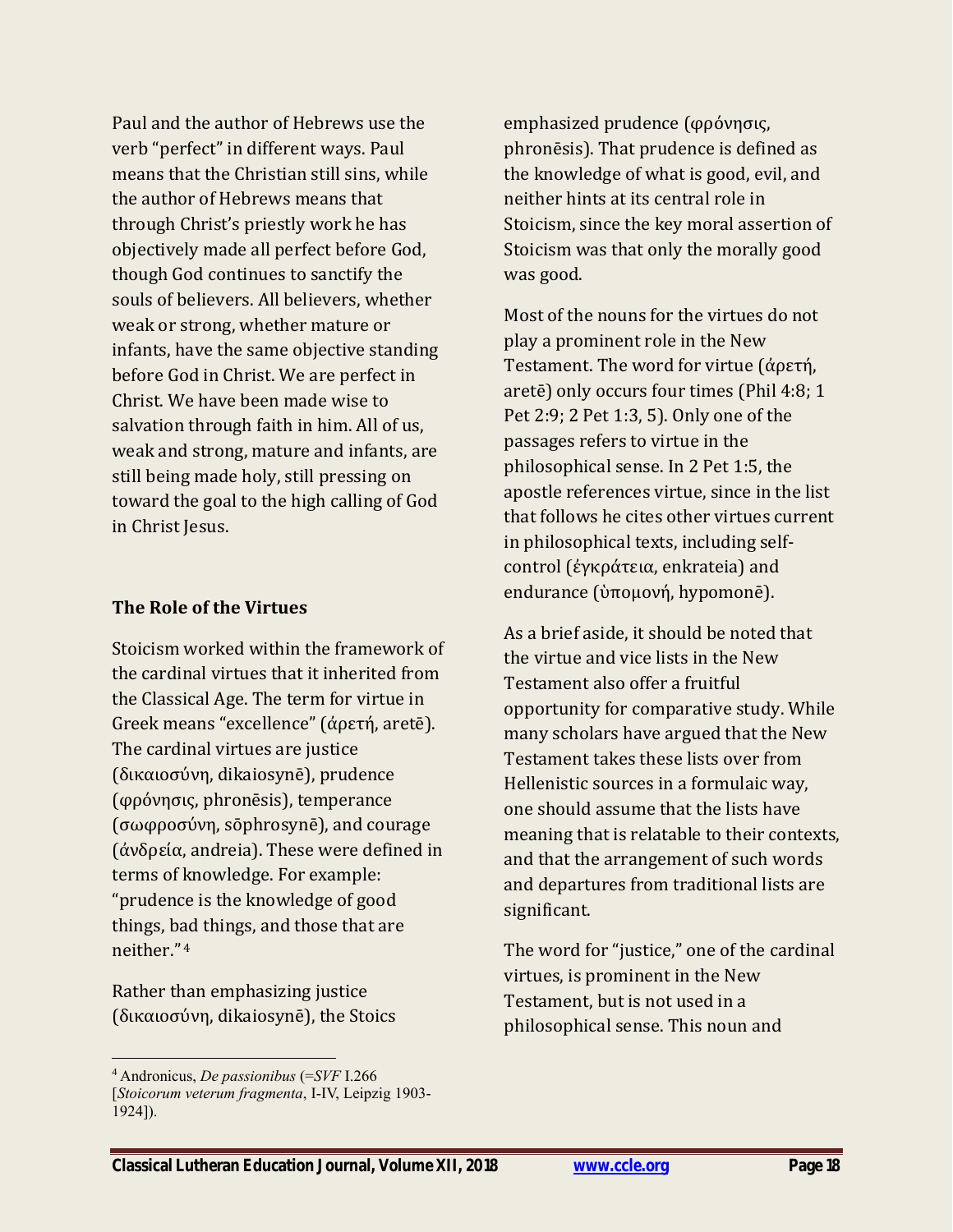attendant verb "to justify" are prominent in the New Testament, especially in Paul's letters. One might argue that this prominence bears more affinity with classical philosophy than with Stoicism, since justice was the key virtue in classical philosophy. Paul speaks of two kinds of righteousness in connection with man – a righteousness based on the law and the one that comes as a gift for the sake of Christ through faith. Justice is an attribute of God. This justice culminates in the cross. Paul says that God is both just (meting out punishment for our sins upon Christ) and the one who justifies the one who believes in Jesus (Rom 3:26). Justice is not an achievement, our own virtue, but the gift of God in Christ (Rom 3:24). Nevertheless, the focus on justice (we are accustomed to the word righteousness) would have been of interest to the philosophically-minded reader of the first century.

#### **An Overview of the Passions**

As there were qualities that reflected the philosopher's knowledge of the moral good, so also there were negative qualities that resulted from ignorance, from the refusal to accept the fundamental Stoic thesis that only the morally good was good. The passions (τὰ πάθη, ta pathē) were understood as disturbances within the soul, irrational movements within the soul that resulted from assenting to false notions about what was good and bad, failing to

recognize that only the morally good was good.

The four cardinal passions are: lust (ἐπιθυμία, epithumia), grief (λύπη, lupē), pleasure (ἡδονή, hēdonē), and fear (φόβος, phobos). Two of these passions are concerned with the past and two of them are concerned with the future. Within each category, one passion arises from something perceived to be good, while the other is concerned with a perceived evil, though neither of these things are either intrinsically good or evil.

Grief and pleasure deal with the present, while fear and lust deal with the future. Grief is the belief that something bad is present, while pleasure involves the assumption that something good (other than the morally good) is present. Similarly, fear arises from the false belief that something bad is coming, while lust arises from the longing for what is falsely believed to be good. These passions, or irrational movements with the soul, result when someone assents to a false belief about what is good or evil.

The goal of the Stoic philosopher is to become the sage who is without these passions (ἀπαθής, apathēs). The Stoics are not categorically against emotion, since they claim the existence of "good emotions" (εύπαθεῖαι, eupatheiai), such as caution (εὐλάβεια, eulabeia) and joy (χαρά, chara). They are only against the passions, mental disturbances that arise from false understandings of what is truly good and evil.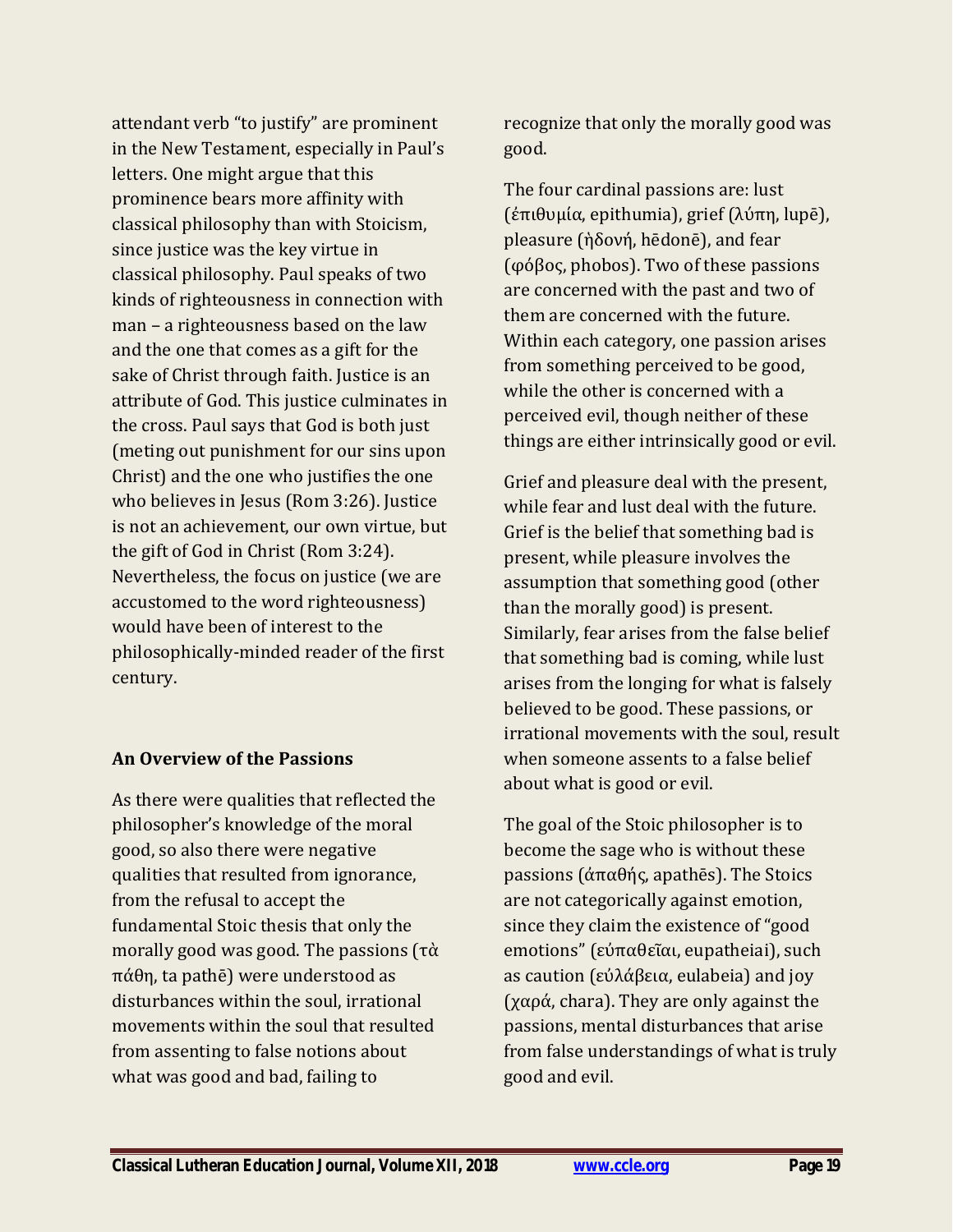#### **Comparison of the Passions in Stoicism and in the New Testament**

Before launching forth into a more detailed comparison of some of the emotions in Stoicism and in the New Testament, it should be pointed out the term "passions," as used in the New Testament (Rom 1:26; Col 3:5; 1 Thess 4:5), is clearly a negative concept, something to be avoided. All three occurrences in the New Testament occur in proximity with, or directly refer to, immoral sexual behavior.

#### **Lust**

In two instances in the New Testament, the word "lust," one of the passions in Stoicism, is mentioned along with the word "passion" (Col 3:5; 1 Thess 4:5). It should be pointed out here that this word for "lust" is the word used in the Ninth and Tenth Commandments as they are translated in the Septuagint (the ancient Greek translation of the Old Testament). The New Testament usage is predominantly influenced by the Septuagint. However, a Stoic reader would have heard the philosophical meaning.

Lust is, for the New Testament authors as for Stoics, a negative. Both Stoics and Christians would like to be rid of it. The Stoics believe the removal of the passions is at least theoretically possible, while the New Testament teaches perfection is not possible in this life; the struggle against "lust," coveting, continues until death or the return of Jesus.

#### **Pleasure**

Pleasure is another passion in Stoicism. This pleasure is not necessarily or primarily physical pleasure. Rather, pleasure is produced by the assumption that something good (other than the morally good) is present. Sandbach refers to this passion as "mental pleasure" <sup>5</sup>.

The noun "pleasure" occurs four times in the New Testament. The pleasures of this life, Jesus says in his explanation of the parable of the sower in Luke 8, may choke out the seed of the word (Luke 8:14). In Titus 3:3, Paul describes the life of mankind before conversion to faith in Jesus Christ: we were slaves to lusts and pleasures. The words "lust" and "pleasure" occur together also in Jas 4:1, where the author says that fights and quarrels among and between believers emerge from pleasures at war within their members. 2 Peter 2:13 speaks of false teachers who enjoy the pleasure of reveling, even in daytime. Thus, like lust, the New Testament views pleasure as a negative force: unbelievers are slaves to it; it is characteristic of false teachers who indulge in it; it has the potential to choke out faith planted by the Word of God; it causes divisions among believers.

<sup>5</sup> F. H. Sandbach, *The Stoics*, 2nd ed. (1975; repr., London: Duckworth), 61.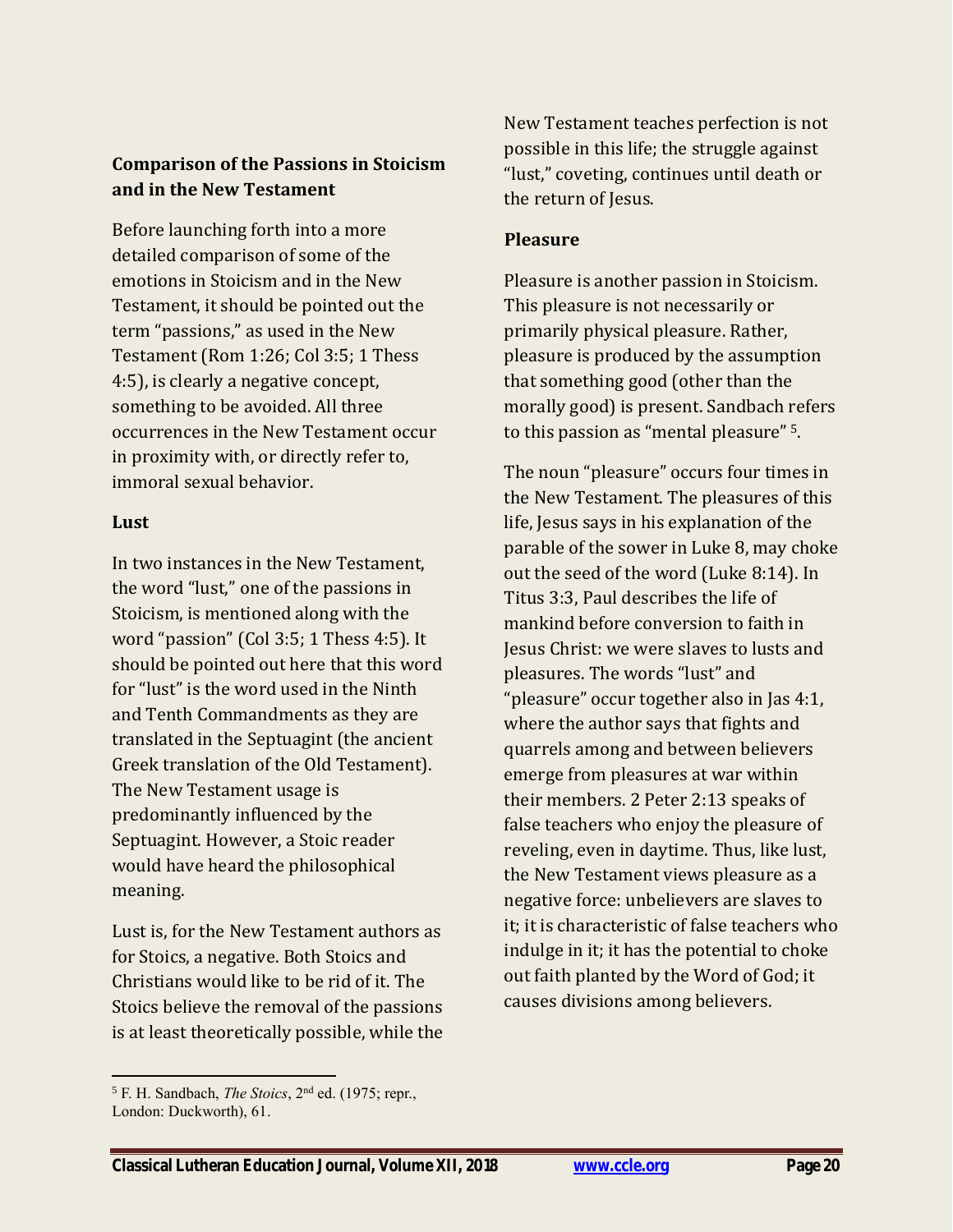One might be tempted to conclude that the New Testament authors do not want believers to enjoy life, but the results above are based only on the study of this word, pleasure. If one were to engage in dialogue with a Stoic, or to summarize the New Testament evidence based on Stoic wording, one might say pleasure is evil when it is sought for its own sake, as if it were God, not just what is considered "good" in a philosophical system. Augustine uses the language of "use" (utor) and "enjoyment" (fruor). God alone is to be "enjoyed" (fruor), while all else is to be "used" (utor) for the sake of God and the neighbor.

In summary, both lust and pleasure, two of the four passions of Stoic thought, were also viewed negatively in the New Testament. However, the other two, grief and fear, are treated far more favorably in the New Testament.

#### **Grief**

 $\overline{a}$ 

For the Stoic, grief is an irrational passion, for it assumes the presence of something that is thought to be an evil, but is not. For example, in Stoicism, death is not evil or bad, but rather described as "not preferable" (ἀποπροηγμένον, apoproēgmenon). Life would be "preferable" (προηγμένον, proēgmenon), but if life is not to be retained, then death should not be grieved as an evil.

The Holy Scriptures teach that death is an intruder in the world caused by sin. Death is the last enemy (1 Cor 15:26). The Logos, Jesus the Son of God, faces a death like no other in the Garden of Gethsemane. Jesus tells his disciples: "my soul is very sorrowful, even to death" (Matt 26:38 ESV). The term for "very sorrowful" is a compound adjective (περίλυπος, perilypos) based on the word for grief (λύπη, lupē), that the Stoics considered a passion.

To make the claim that God, that is, the Son of God, suffered according to his human nature by virtue of the communication of attributes, is a profound Christological confession. Early church fathers struggled to come to terms with the suffering of the impassible God. To be sure, the confession of a God who suffers is foolishness to Greeks, as is the incarnation itself, but it is in fact the wisdom of God (1 Cor 1:23, 30). Not only are we saved by the suffering of Christ, but our experience as incarnate beings is affirmed and even our suffering is sanctified.

#### **Regret**

The Stoics considered regret (μεταμέλεια, metameleia) and pity (ἔλεος, eleos) as two different kinds of grief (λύπη, lupē).<sup>6</sup> Since the sage, the Stoic ideal man, never makes mistakes once he has learned to distinguish the moral good and evil from

<sup>6</sup> Andronicus, *De passionibus* (=*SVF* III.414).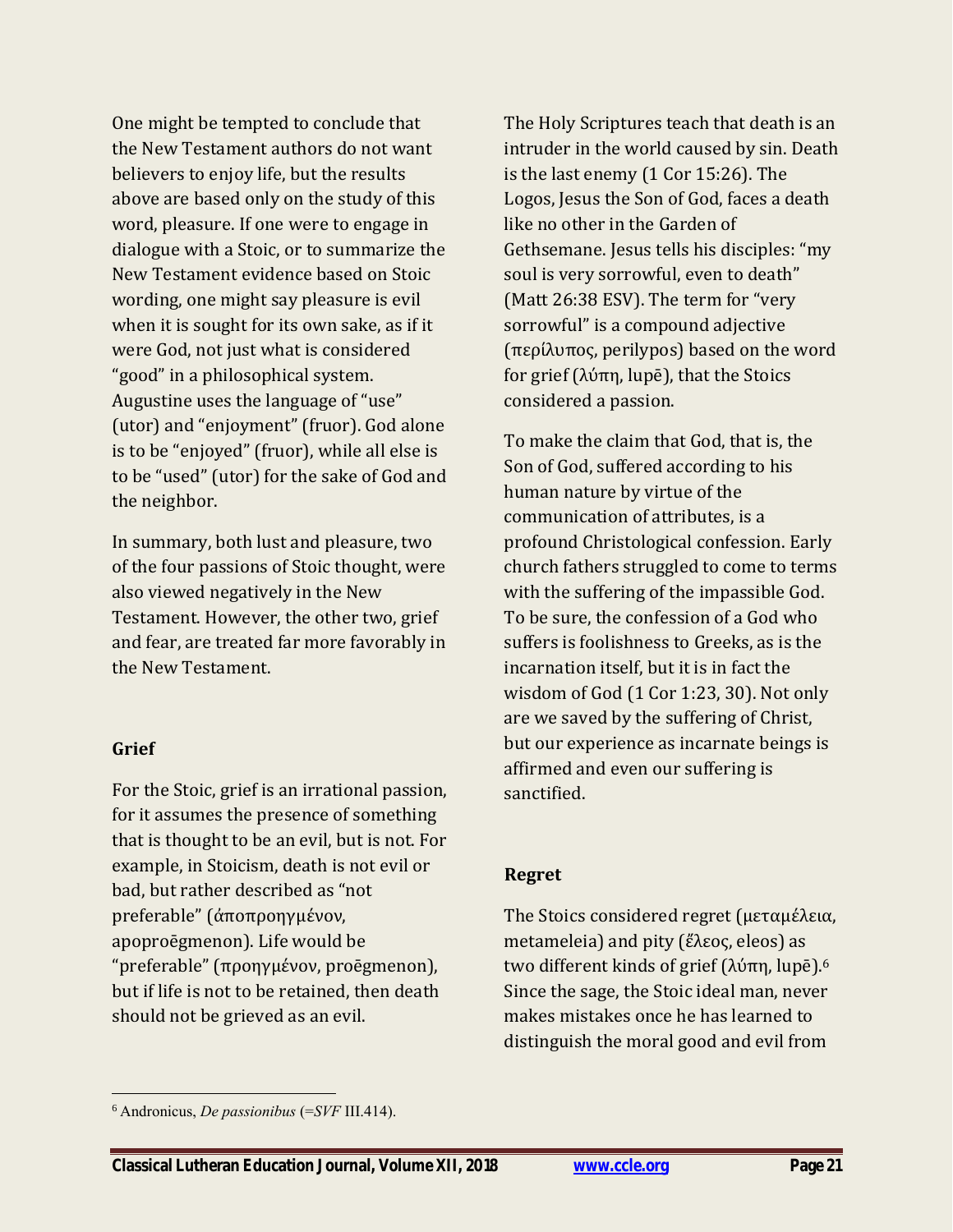all other supposed good and evil, he does not experience regret.

The New Testament speaks of a specific kind of regret, repentance. Far from being something to be avoided, repentance and the emotion of grief that accompanies it, is a good. The prophets call for repentance, a turn from sin to Yahweh. John the Baptizer and Jesus begin their ministries with the call to repentance (Matt 3:2; 4:17), literally a change of mind in Greek (μετανοεῖτε, metanoeite). Note that this mind-oriented word should not lead to the conclusion that the ethics of the Bible are purely intellectual. To reach such a conclusion would be to base theology on etymology without regard for the argument of the authors and the wider context of the word's usage.

In 2 Cor 7:8-11, the apostle Paul makes several allusions to repentance, grief, and regret, actually playing on the word regret by saying that repentance leads to salvation and therefore is not regrettable. He defines grief as grief that is in accordance with God. Here are Paul's words:

> For even if I made you grieve with my letter, I do not regret it though I did regret it, for I see that that letter grieved you, though only for a while. As it is, I rejoice, not because you were grieved, but because you were grieved into repenting. For you felt a godly grief, so that you suffered no loss

through us. For godly grief produces a repentance that leads to salvation without regret, whereas worldly grief produces death. For see what earnestness this godly grief (τοῦτο τὸ κατὰ θεὸν λυπηθῆναι, touto to kata theon lupēthēnai) has produced in you, but also what eagerness to clear yourselves, what indignation, what fear, what longing, what zeal, what punishment! At every point you have proved yourselves innocent in the matter (ESV).

Repentance and the grief that comes from it are good, godly experiences. Since no person is perfect, everyone is in need of repentance. As Luther remarks at the outset of the Ninety-Five Theses, "when our Lord and Master Jesus Christ said, 'Repent,' [Matt. 4:17], he willed the entire life of believers to be one of repentance."<sup>7</sup>

#### **Compassion**

It should also briefly be noted that the Stoics view mercy (or compassion) as a passion, an irrational movement of the soul. As more contemporary scholars of Stoicism have pointed out, this teaching has been misunderstood. Some Scandinavian scholars argue that the firstcentury Stoics offer an even broader concern for the neighbor than Paul does in Romans. This provocative claim is worthy of serious engagement, though it goes beyond the scope of this paper to

 $\overline{a}$ <sup>7</sup> Luther, *Ninety-Five Theses* (AE 31:25).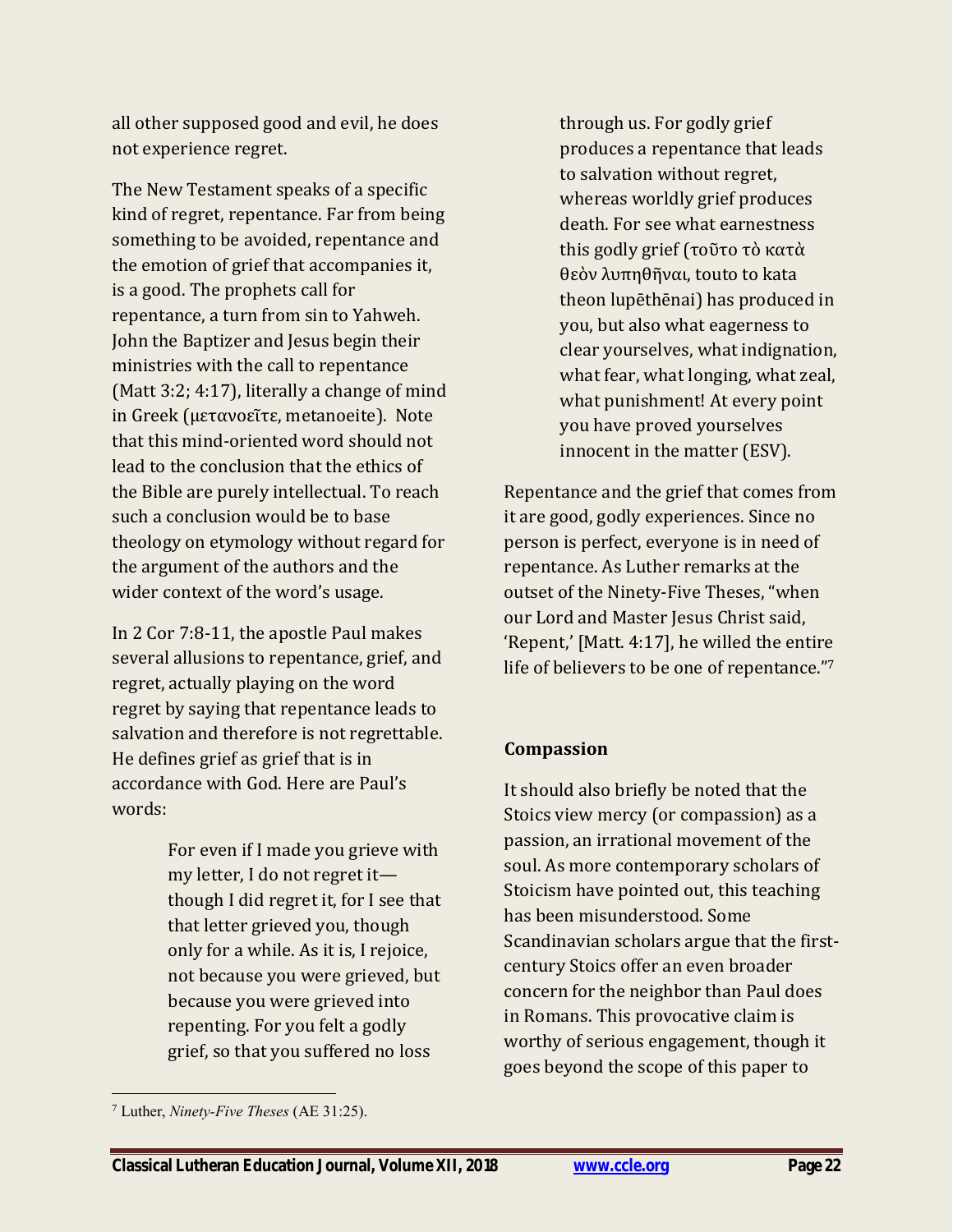address it. The Stoics saw pity as a passion when one experienced this emotion based on the false identification of suffering, illness, or misfortune as true evils. This principle is nothing other than the extension of the principle that the Stoics applied to the individual's own perception of his or her experience of illness or financial loss.

The New Testament presents a picture both of Christ, but also of Christians, as vulnerable to the concerns of others. This position is based on the assumption that there are things in the world that are not as they once were, not as they should be, nor as they will be. Sorrows and hardships of every sort are not good. Rather than seeing our suffering as that which is indifferent and merely for us to accept, Christ undertook a great exchange, taking the curse of our sin and God's judgment that we might inherit God's eternal blessing through him. Christ's loving work as bridegroom for his bride makes possible the genuine compassion and active love both within and outside of the community. To use Paul's metaphor of the body, when one members suffers all suffer (1 Cor 12:26).

#### **Fear**

 $\overline{a}$ 

According to Stoic thought, fear arises from the false belief that something bad is coming. Fear is the expectation of evil.<sup>8</sup>

The emotion of fear plays an important role in the New Testament, building on Old Testament roots: the fear of the Lord is the beginning of wisdom, Proverbs says (9:10). Jesus calls Christians to fear him who can destroy both body and soul in hell (Matt 10:28). Fear is generally positive in the New Testament when it has the proper object, God. Fear of God is closely connected to faith; it is reverence for God.

At the same time, fear can appear as a negative; it is associated with judgment. The person who does good should not fear the government, while the person who does evil should (Rom 13:3-4). Implicit in statements like these is that fear plays the analogous role of physical pain to the body, indicating that there is something wrong that needs to be cured.

God would set our hearts at rest through the Gospel concerning our standing before him. 1 John 4:17-18 speaks about the goal of God's love in us in relationship to fear: "By this is love perfected with us, so that we may have confidence for the day of judgment, because as he is so also are we in this world. There is no fear in love, but perfect love casts out fear. For fear has to do with punishment, and whoever fears has not been perfected in love" (ESV).

Fear of God has its appropriate place, as Dr. Luther would remind us in his explanation of the Ten Commandments ("we should fear and love God so that….").

<sup>8</sup> Diogenes Laërtius, VII.112 (=*SVF* III.407).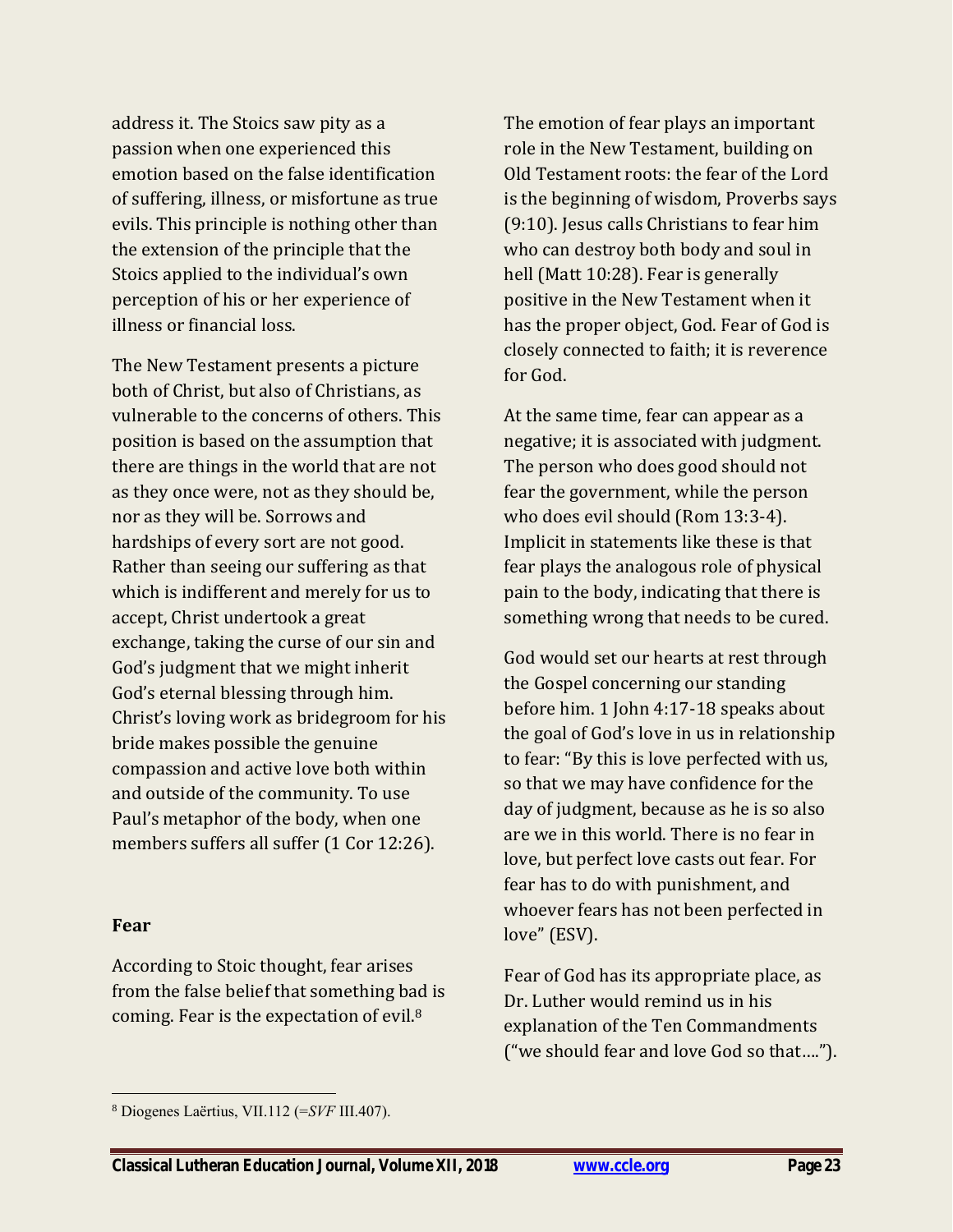At the same time, God would not have us live in absolute dread of his judgment, for his love for us in Christ excludes and drives out this fear (1 John 4:18). So also, even the fear of suffering persecution or a martyr's death are driven out by God's perfect love.

But the reason for comfort in such circumstances is not the intellectual consent that such things are not bad in some way, but the promises of the one for whom we suffer. It is Jesus who says "Be faithful unto death and I will give you the crown of life" (Rev 2:10 ESV). Even where we fear God through his mask the government, or fear his judgment in general, this fear serves a positive role, like the pain of a wound that needs to be healed, rather than primarily or only as the sign of a vice that must be removed merely by understanding what is good and what is evil.

#### **Summary and Conclusions**

This paper attempted a broad but selective survey of Stoic ethics in comparison with the New Testament. The parameters of the survey were largely limited to the use of vocabulary in common with Stoicism. To be sure, there are limits to this approach. Recent studies have attempted to deal with the deeper structure of arguments. The paper also cast a wide net of comparison between Stoic ethics and the New Testament. Though Paul's letters occur frequently above, this survey also drew upon the

Gospels and other New Testament documents. In several places in the paper, similarities between Stoic ethics and the New Testament were observed. These similarities do not prove that the New Testament draws its ethical vision from contemporary Stoicism. The apostle Paul certainly was generally aware of Stoic ethics and plays off of Stoic terms on several occasions. At the same time, the paper observed how Stoic readers would have heard the ethical teachings of the New Testament, even in places where the author did not necessarily intend an allusion. There are points of connection for the message to be understandable in a general way, such as the stark contrast between what counted as good and evil.

What to make of other similarities between Stoicism and New Testament ethics? For example, both view lust and pleasure in negative ways. First, it should be pointed out that the two sources are not united on the reasons they view these two "passions" as negative. In the New Testament, as in the Bible as a whole, all sin is sin against the First Commandment, against God. Sin is lawlessness (ἀνομία, anomia), wanting to be one's own law. This "vice," whatever specific form it might take, is self-destructive and has collateral damage in the life of the neighbor, the Christian community, and beyond. Stoics view lust and pleasure as passions, disturbances in the soul, which deprive a person of happiness (εὐδαιμονία, eudaimonia), the undisturbabilty (ἀταραξία, ataraxia) of the sage. Fear and grief, on the other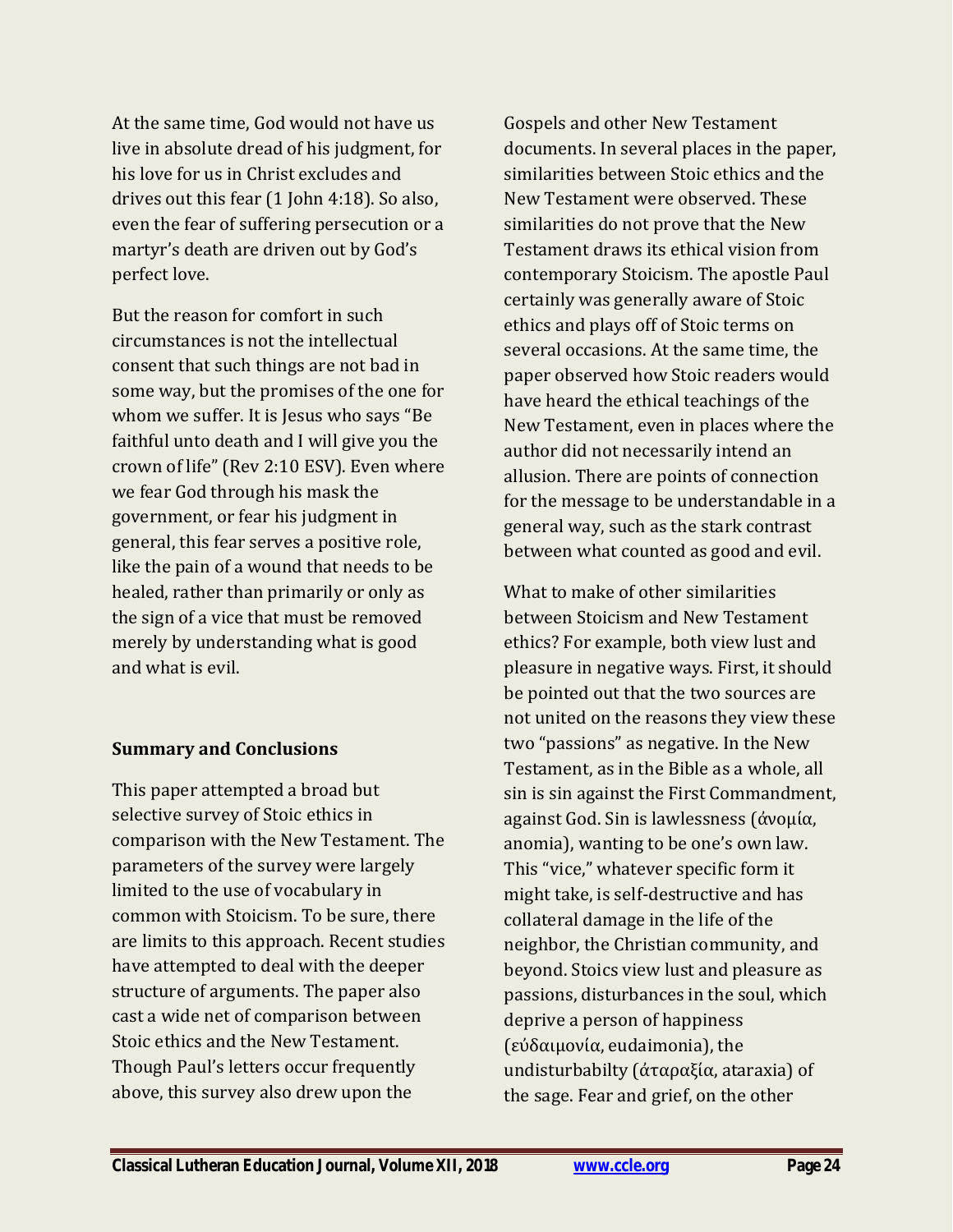hand, are treated far more positively in many instances in the New Testament: God deserves to be feared and the godly grief of repentance leads to salvation.

But in a very general level, it can be said that the Stoics, as other philosophers, recognized some problems in human existence based on reason. In the realm of the law, how things should be, natural man has some vague notion of what is right. In Stoicism, as in other non-Christian systems, echoes of the natural law are heard, though these convictions are not completely in tune with the true Logos, Christ.

Although this paper claims that the New Testament presents a unique form of ethics, it is important to point out that some modern scholars argue for a great deal of continuity between New Testament ethics, especially Pauline ethics, and first-century Stoicism. The scholars Engberg-Pedersen and

Thorsteinsson have argued that the role of Stoic thought in the New Testament, especially in Paul, is not well understood, and often not treated in commentaries and other scholarship.9 A close interaction with the evidence and arguments presented by the scholars mentioned above is a worthwhile task. Such a task, as laborious as it might be, should include a return to, and close reading of, the Stoic sources themselves (*ad fontes*) in their contexts. Do I hear the waves crashing on the rocky shoal of Scylla? Yes, hiding rock and treacherous shoal are always are. But chart and compass come from Thee, Jesus Savior Pilot Me. *Intellectum fides mea quaerit. Doce me Domine viam tuam ut ambulem in veritate tua!* 

**CLEJ**

 $\overline{a}$ <sup>9</sup> Here are a few select works from these two prolific authors: Troels Engberg-Pedersen, *Paul and the Stoics* (Edinburgh: T & T Clark, 2000); Runar Thorsteinsson, "Stoicism as a Key to Pauline Ethics in Romans," in *Stoicism in Early Christianity*, edited by Tuomas Rasimus, Troels Engberg-Pedersen, and Ismo Dunderberg, 15-38 (Grand Rapids: Baker,

<sup>2010); &</sup>quot;Paul and Roman Stoicism: Romans 12 and Contemporary Stoic Ethics," *Journal for the Study of the New Testament* 29 (2006): 139-161; *Roman Christianity and Roman Stoicism: A Comparative Study of Ancient Morality* (Oxford: University Press, 2010).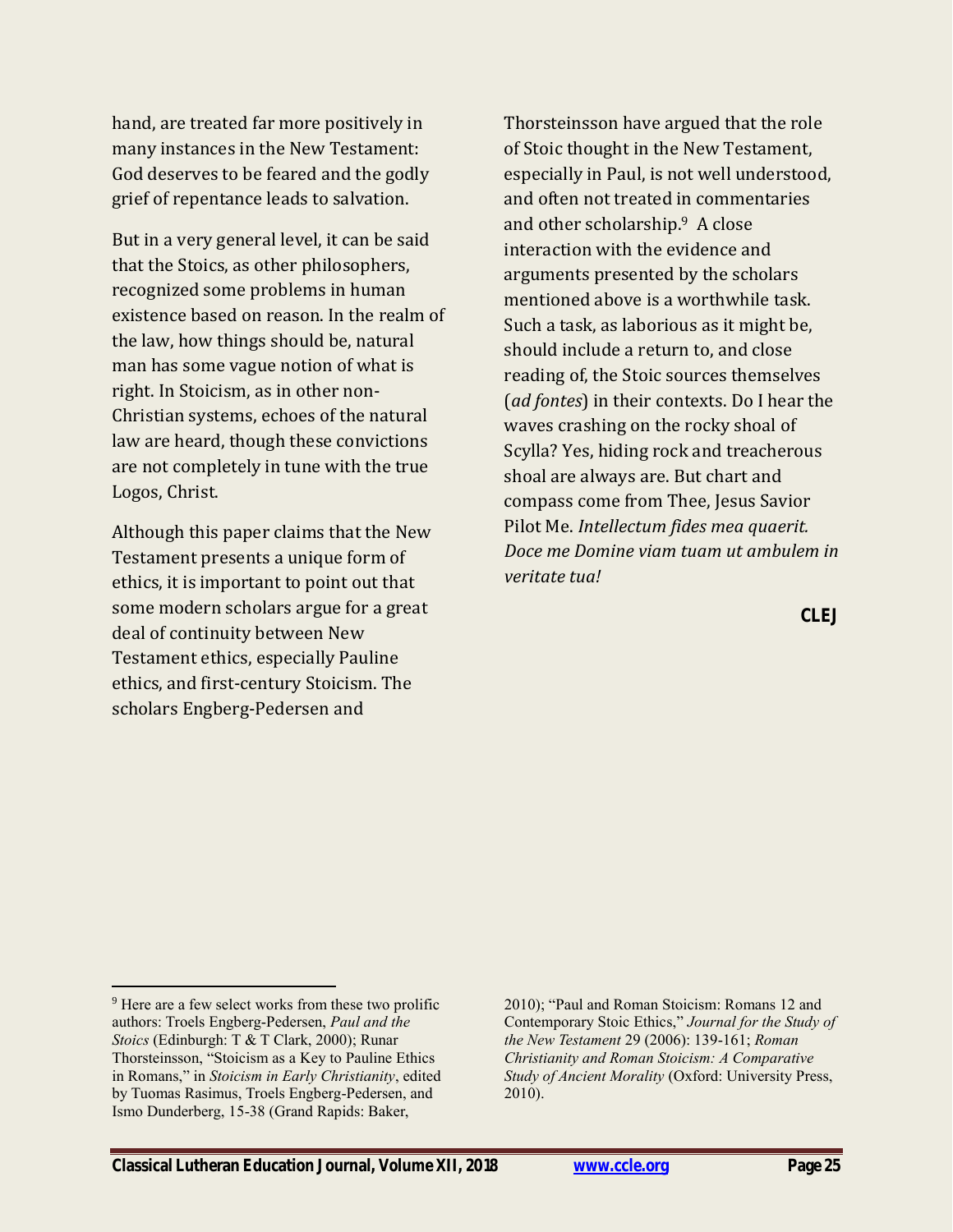## <span id="page-25-0"></span>**Ordering Our Days: The Church Year for Children by Jocelyn Benson**

**H**ear, O Israel: The Lord our God, the Lord is one. You shall love the Lord your God with all your heart and with all your soul and with all your might. And these words that I command you today shall be on your heart.

You shall teach them diligently to your children, and shall talk of them when you sit in your house, and when you walk by the way, and when you lie down, and when you rise. You shall bind them as a sign on your hand, and they shall be as frontlets between your eyes. You shall write them on the doorposts of your house and on your gates. (Deuteronomy 6:4-9)

So also, Luther tells us in the Large Catechism in the Fourth Commandment,

> 100] For let me tell you this, even though you know it perfectly and be already master in all things, still you are daily in the dominion of the devil, who ceases neither day nor night to steal unawares upon you, to kindle in your heart unbelief and wicked thoughts against the foregoing and all the commandments. Therefore you must always have God's Word in your heart, upon your lips, and in your ears.

> But where the heart is idle, and the Word does not sound, he breaks in and has done the damage before we are aware. 101] On the other hand, such is

the efficacy of the Word, whenever it is seriously contemplated, heard, and used, that it is bound never to be without fruit, but always awakens new understanding, pleasure, and devoutness, and produces a pure heart and pure thoughts. For these words are not inoperative or dead, but creative, living words. 102] And even though no other interest or necessity impel us, yet this ought to urge every one thereunto, because thereby the devil is put to Right and driven away, and, besides, this commandment is fulfilled, and [this exercise in the Word] is more pleasing to God than any work of hypocrisy, however brilliant.

The familiar passage from Deuteronomy 6 and this portion of the Large Catechism are all "law" so when we read these, we hear that we have failed to teach our children. We hear that we have failed to always have God's Word in our hearts, upon our lips, and in our ears.

As we repent of our failures, we can thank God that the Church in her wisdom has given us a joyful way to teach our children diligently, namely the Church Year! The Church Year gives us a framework by which to order our days and keep God's Word as frontlets between our eyes. Frontlets, or phylacteries, were small leather boxes containing that law, worn by the Jewish men at morning prayer as a reminder to keep the law. The Church Year serves in that function for us. It is always before us, keeping God's Word before us in an orderly way.

#### **And All Our Senses**

In her wisdom, the Church has given us a very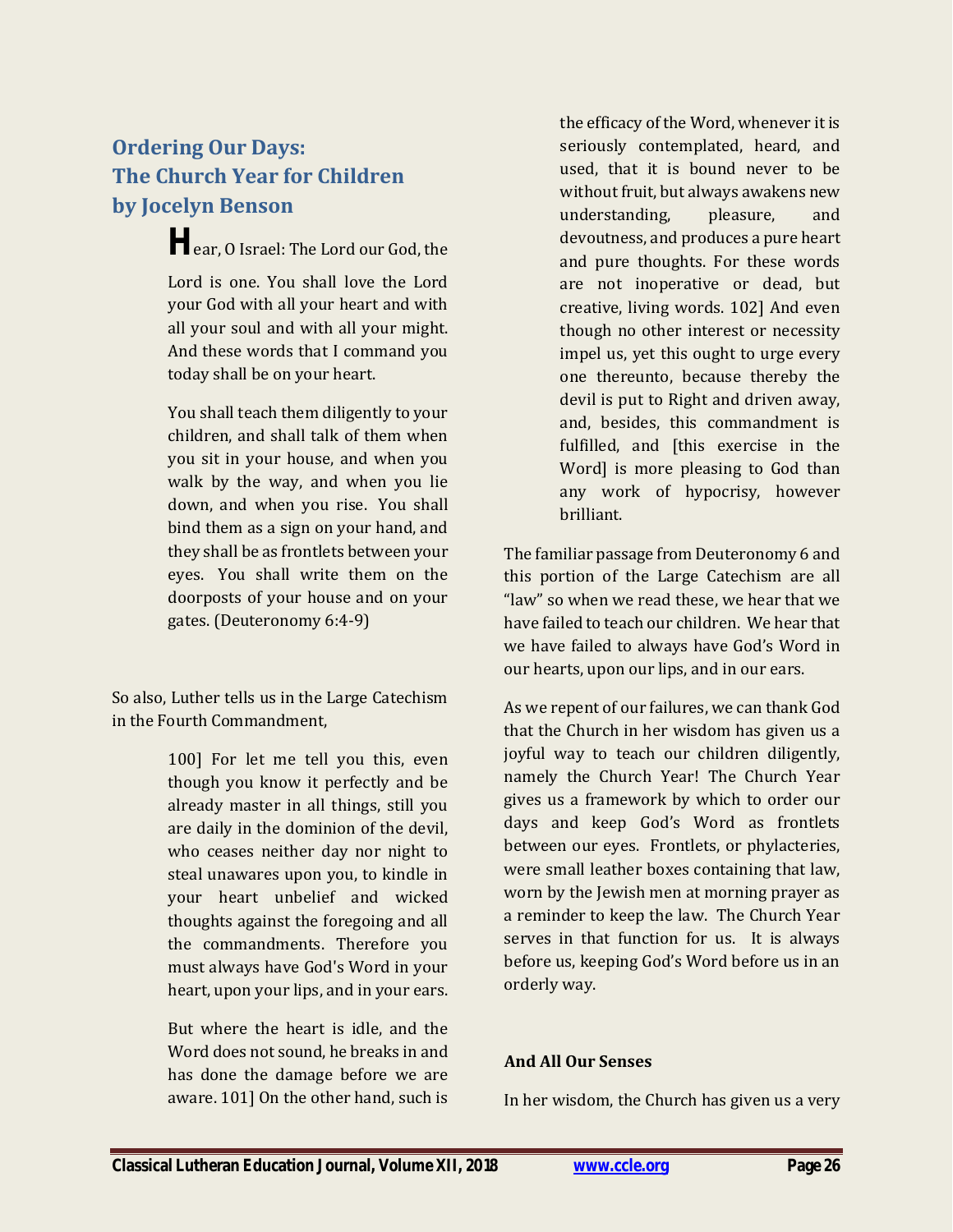sensory guide for our gathering together as the Church in the Divine Service and ordering all of our days in His peace. Color, sound, smell, and touch all serve to guide us through the Church Year.

Even the youngest child will notice a change in color on the altar. The Church Year begins with Advent. Violet graces the altars, reminding us of repentance in preparation for the coming of our King. On the third Sunday of Advent, Gaudete, some churches put rose paraments on the altar. While violet is a mix of purple and black, rose is violet with the blacks and blues withdrawn, thus, on Gaudete Sunday in Advent, we bring back the joy that we set aside for the duration of Advent. The season of Christmas is white and our rejoicing abounds at the celebration of Jesus' birth. White continues through Epiphanytide, then we change back to green for Pre-Lent or Gesimatide. Violet and a season of repentance follow in Lent. However, as in Advent, Laetare Sunday brings back rejoicing and rose on the altars. Good Friday we see black on the altars, but gold or white paraments shatter the darkness on Easter. The coming of the Holy Spirit on Pentecost gives us red on the altar and then we shift back to white for Holy Trinity. The season of Trinity, which takes us through the summer, is green. Just as the changing colors of tree leaves signal the changing seasons, so also do the changing colors of the paraments signal a change in the liturgical season.

While color is probably the most obvious sign of season change, the sounds of the Church Year permeate our senses almost to the same extent as color. The Ordinaries of the liturgy, the Gloria and Alleluias, and the Psalm tone, change with the seasons. During Advent and Lent, the Gloria in Excelsis is omitted. During Lent the Alleluia is also omitted. The starkness

of these omissions makes their return at Christmas and Easter even more glorious. The change in Psalm tones, if done seasonally, also signals change. Tone F on Good Friday, for example, sounds very different from Tone D on Easter Sunday.

It is said that he who sings prays twice. The glorious hymnody of the Church also guides us through the Church year. Giving children the gift of hymnody gives them words to which they can cling in all seasons of life. The rich words of "O Morning Star, How Fair and Bright," "From Heaven Above to Earth I Come," and "Savior of the Nations Come," for example, put into the mouths of children of all ages a mini sermon they can carry with them long after the Divine Service has ended. Both the words and the music guide our journey through the Church Year and sustain us even until our last hour. When our last hour does come and, Lord willing, a blessed end is near, these hymns learned as children will still be on our lips. What glorious comfort!

As sights and sounds propel us through the Church Year, so also do smells. Some churches have lilies for Easter and live Christmas trees for Easter. Some churches utilize incense. If anointing oil used at baptism and incense used at other times match in smell, the incense then doubles as a reminder also of baptism.

Touch and taste round out the sensory guidance of the Church Year. Most notably, perhaps, in the touch of ash smeared on our foreheads on Ash Wednesday, reminding us that we are dust and to dust we shall return. The taste of the Body and Blood of Jesus in, with, and under the bread and wine remains a consistent piece throughout the journey of the Church Year.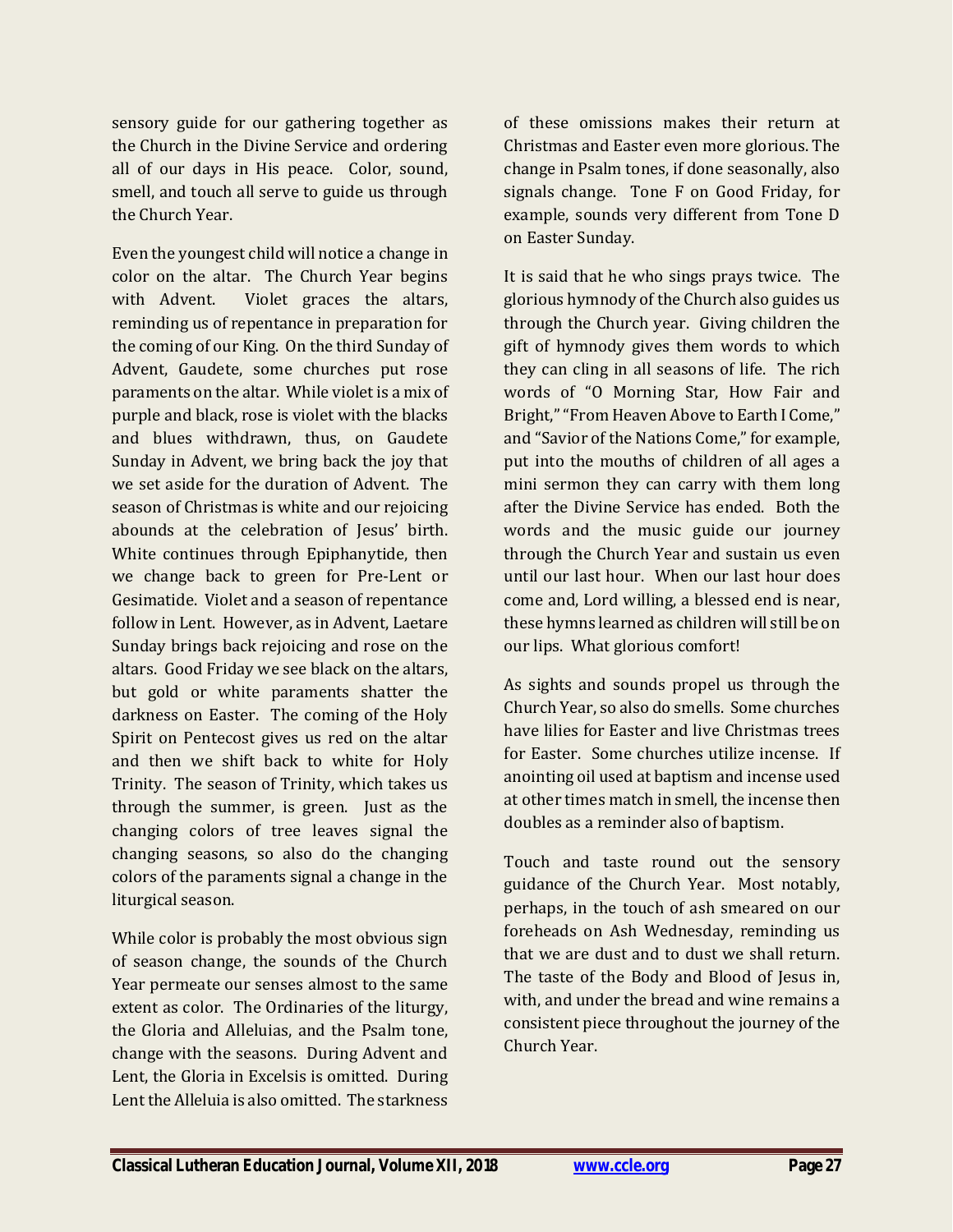#### **The Divine Service; Feasts, Festivals, & Foods**

The Church, in her wisdom, has centered our lives around the Divine Service. We see this most clearly in all of the examples we have just mentioned. But, we are frail humans and we need all the help we can get. Thus, the Church has set aside days of Feasting and Commemoration to aid us even further here in the Church Militant. Martin Luther said, "We rightly honor the saints when we recognize that they are held up before us as a mirror of the grace and mercy of God. For just as Peter, Paul, and other saints like us in body, blood, and infirmity, were made blessed by the grace of God through faith, so we are comforted by their example that God will look in mercy and grace on their infirmity…. Honoring the saints, also, consists in exercising ourselves and increasing in faith and good works in a manner similar to what we see and hear they have done." So also, Augsburg Confession XXI states, "Our churches teach that the remembrance of the saints is to be commended in order that we may imitate their faith and good works according to our calling."

At the front of our hymnal, *Lutheran Service Book,* we find a list of Feast Days and Festivals and Commemorations. For the Feasts and Festivals, there is a color traditionally associated with the Feast. Just as colors on the altar signal a change in season, so also can they remind us of those who entered the Church Triumphant in peaceful death (white) or a martyr's death (red). There are many ways to commemorate saint days. Rev. William Weedon, with his book *Celebrating the Saints*, takes us through the Church Year and gives a narrative of each of the saints along with a collect and hymn stanza. At the very least, this is a wonderful resource we can utilize to teach

our children. Some Feasts and Commemorations have specials foods associated with them. On December 13, St. Lucia Day, for example, a special saffroninfused pastry is served. Candy Krozier bread is traditionally served on St. Nicholas Day, December 6. Candlemas, on February 2, holds tamales and crepes as traditional foods.

Just as the Church Year centers our focus around the Divine Service and the gifts given there at the altar, food is a wonderful way to celebrate the Church Year in our homes. The anticipation of these special foods, for example, trains our children to order their days not by the world's calendar, but by the Church's calendar. Living in the world but not of the world means the ordering of our days will look different than the world. Perhaps in the season of Advent the only seasonal decoration in our homes is the Advent wreath. The world is done with Christmas before it begins, but just as God's people anticipated for millennia the coming of Immanuel, we can teach our children to order their days rightly by living fully in the penitential time of Advent, knowing full well that Christmas and the trees and lights will come, just as the Promise was fulfilled in the fullness of time.

Special foods in our homes can help order our days rightly, but so also can singing the hymns of the season in our homes and adorning our homes with the colors of the Church Year. We think nothing of bringing decorations highlighting the natural seasons (pumpkins, leaves, snowflakes, flowers, etc.) into our homes. These are wonderful reminders of God's provision through the changing seasons. So also, bringing the changing elements of the Church Year into our homes remind us of God's provision here in the Church Militant.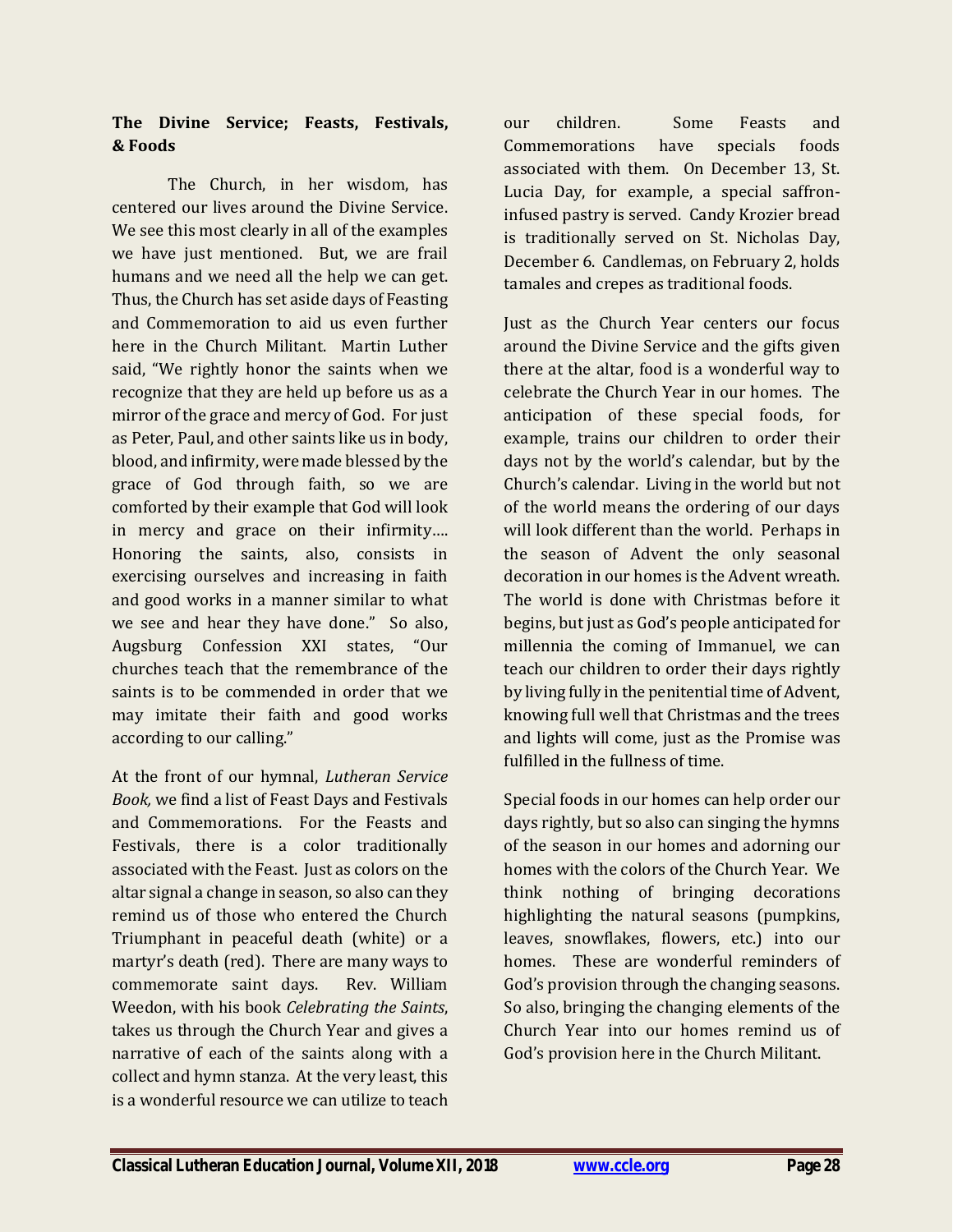#### **Ordering Our Days in His Word**

The world, with its calendar, makes a mockery of the Church Year. Just as Satan questioned Adam and Eve with "Did God really say," so also the world questions the Church's ordering of days. Are Christmas and Easter really about Jesus? Ordering our days by the calendar

handed down through the ages from hands, many of which were martyred, to guide our marking of time is a point of confession. Thanks be to God the Church Year guides and keeps us steadfast in His Word all year long.

**CLEJ**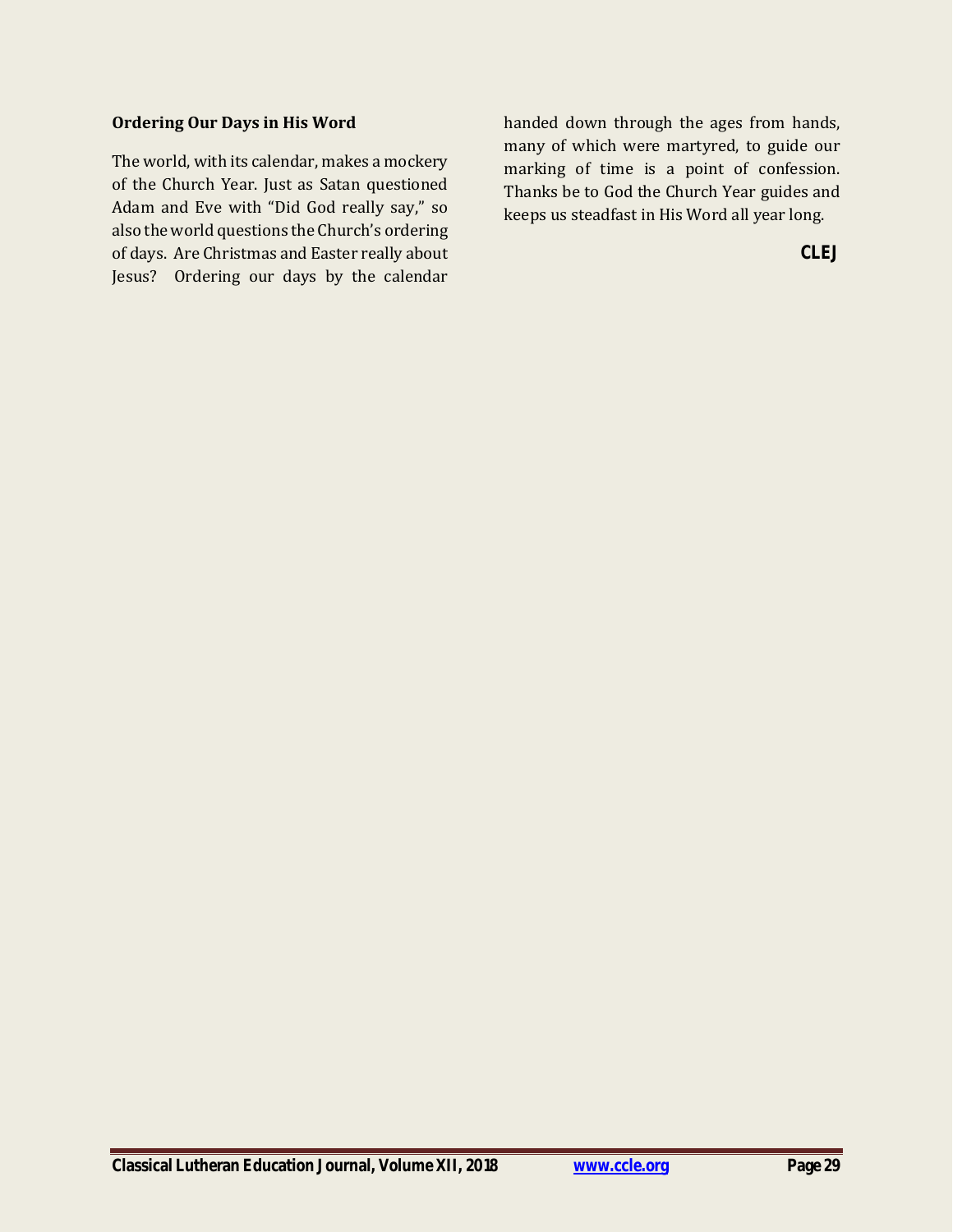# <span id="page-29-0"></span>**Martin Luther and the Art of the Disputation by E. Christian Kopff**

**T**he disputation was a characteristic feature of the medieval university. A professor drew up a set of theses for discussion and debate. Each thesis was itself debatable and taken together the entire series of theses made an argument about a significant topic or theme. Disputations were often used as final orals for a student taking a degree. The first surviving disputation drawn up by Luther was his *Disputation against Scholastic Theology*. Its 97 theses were defended by his student, Franz Günther, with Luther himself presiding at the final orals for Günther's graduation as bachelor of Holy Scripture on September 4, 1517. Luther's most famous disputation was the 95 Theses of his *Disputation on the Power and Efficacy of Indulgences*, published on the church door of the Wittenberg Castle Church and in a letter to Albert of Hohenzollern, archbishop of Mainz and Magdeburg and bishop of Halberstadt, on October 31, 1517, although the 95 Theses were never formally debated.

 The model of teaching in the early twentyfirst century is the lecture using PowerPoint and textbooks, with clickers to check the students' knowledge of the facts. It aims at teaching right answers and "settled science." It does not encourage questioning individual points or the wider worldview behind the subject. Late medieval and early modern disputations aimed at preparing students and faculty to present in grammatical Latin a series of logical theses winsomely argued about important topics where nothing was taken for granted. The Middle Ages are often presented as a period of obeisance to authority, but its university curriculum encouraged

questioning and debate. Modern universities, on the other hand, inculcate coming up with the right answers, not critical thinking or reasoned debate.

 Historian Lynn Roper describes the role of disputations in sixteenth century universities in her recent life of Martin Luther: "The custom was for the pupil to expound theses that reflected the master's views as part of their progression through the degrees. Ritualized debates, they depended on skill in argument and rhetoric, and provided a kind of licensed intellectual aggression. With the position set out as a series of related sequential claims, it was easier to accept or reject particular points of the argument, and to inspect the links between one proposition and another. It permitted intellectual adventurousness and freedom, because ideas could be tried out, without claiming that they were established truths. Such tests and intellectual combat greatly appealed to Luther, and the Reformation would develop the technique into a high art." (*Martin Luther: Renegade and Prophet* [Bodley Had: London, 2016] 94)

 University students had began their education years before with mastering step by step grammar, through the study of Latin, and the art of critical thinking by studying dialectic or logic and finally achieving mastery of the art of persuasion by learning rhetoric. At the culmination of their study they had to deploy the three arts of language to make a case for a significant philosophical or theological position.

 Naturally lectures were then as they are today a major part of university teaching and they were devoted to explicating important texts or scholarly problems. The goal of lectures was to prepare students for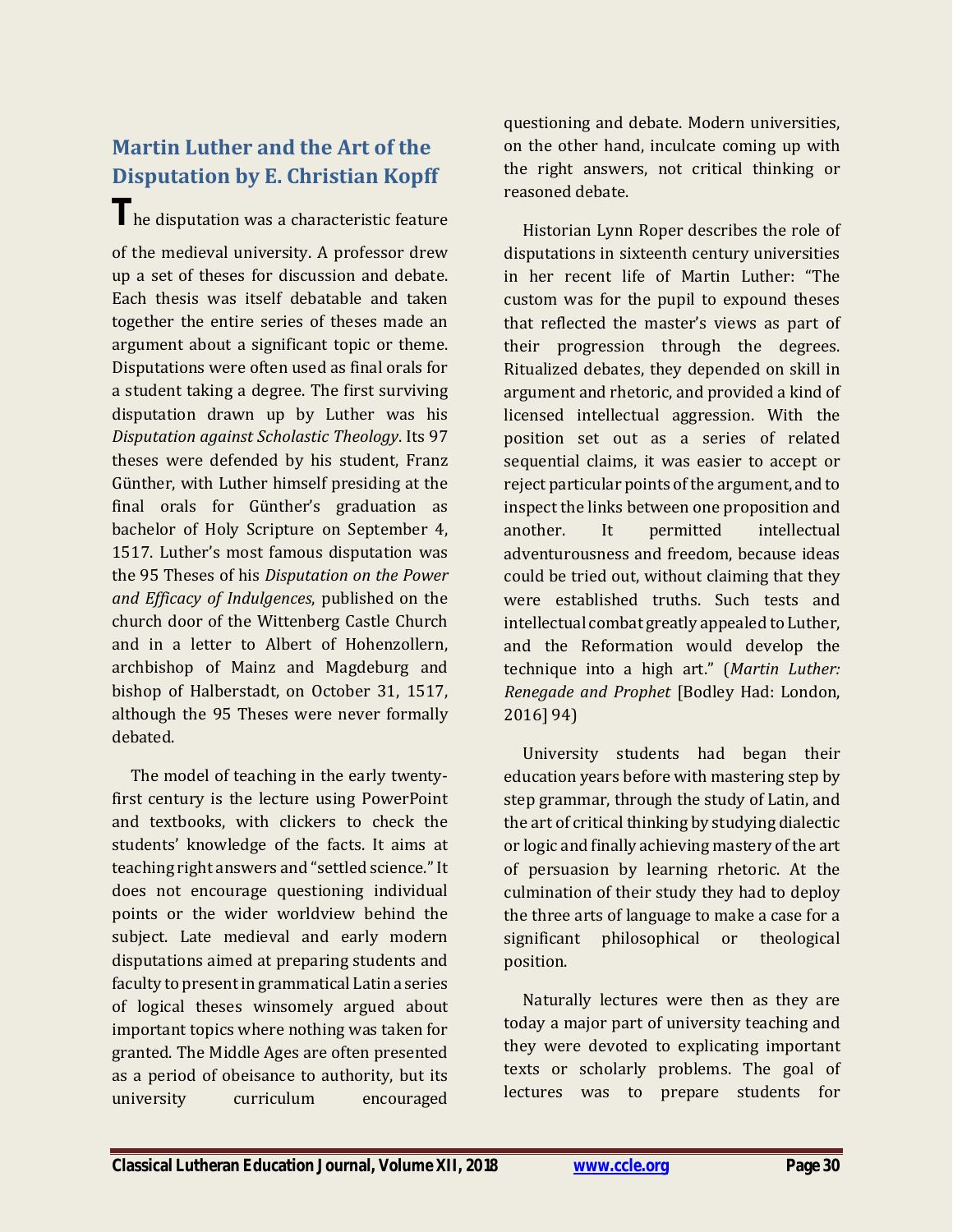disputations, both the ones they would attend and participate in as members of the university community and especially the one where they would defend their teacher's theses when it was their turn to stand before the faculty and students of their university to prove they were ready to graduate.

 The expectation of defending the theses of a disputation focused the studies of a university student in the sixteenth century. During the thirteenth and fourteenth centuries brilliant and innovative thinkers like Thomas Aquinas, Duns Scotus and William of Occam had encouraged students to concentrate on philosophy. This in turn had led universities to privilege dialectic over rhetoric in the study of the arts of language. This development was true of the universities that Luther knew best, although Erfurt, where he studied, favored the *via moderna* of Occam and Gabriel Biel, while Wittenberg, where Luther was professor, had eight professors of scholastic philosophy committed to the *via antiqua* (Aquinas and Duns Scotus). Luther commented in one of his Table Talks, "My master Occam was the greatest dialectician, but it must be admitted that he could not formulate elegantly." (*Weimar Ausgabe* TR 2.515, Nr. 2544a) That professors of scholasticism privileged dialectic over rhetoric was a common complaint of humanists in the fifteenth and sixteenth centuries. Luther was committed to a humanist curriculum that encouraged reading the Bible, the church Fathers and the pagan classics in the original tongues and aimed at restoring rhetoric, the third of the arts of language, to its position as the coping stone on mastery of all the arts of language.

 The restoration of rhetoric to its position in the trivium and the importance of the disputation were not only important for individual instruction, it also affected the

climate of the university. Disputations were held every week in Erfurt and Luther introduced the custom to Wittenberg. "Between 1516 and 1521 Luther prepared twenty sets of theses, and his colleague Karlstadt almost thirty." (Scott Hendrix, *Martin Luther: Visionary Reformer*, [Yale UP: New Haven, 2016] p. 61) Every week in term faculty and students would question and debate and, amazingly, these debates changed minds.

 A good example is the disputation prepared by Luther for his student Bartholomaeus Bernhardi of Feldkirchen on December 25, 1516. Bernhardi's examining committee included Wittenberg's leading Thomist, Andreas Bodenstein von Carlstadt and Wittenberg's leading student of Duns Scotus, Nicholas von Amsdorf. Bernhardi amazed his examining committee with his mastery of the Bible and very un-scholastic views on grace and the freedom of the will, views he supported from Augustine's *On the Letter and the Spirit*. (This is the work where Augustine coined the expression *servum arbitrium*, the enslaved will, which Luther was to use for the title of his response to Erasmus' polemic *On the Free Will* in 1525.) When Carlstadt countered with quotations from *On True and False Penitence*, Luther responded that he did not believe that Augustine had written the work. The disputation drove Carlstadt to a thorough study of Augustine that ended with his accepting Luther's views on Augustine and his theology. Before long Carlstadt was teaching Augustine's *On the Letter and the Spirit*. Both Carlstadt and Amsdorf supported Luther in the crucial years that followed the controversy over the 95 Theses. Although eventually Carlstadt went his own way, Amsdorf remained loyal to Luther. In both cases taking seriously a disputation with an undergraduate changed their lives.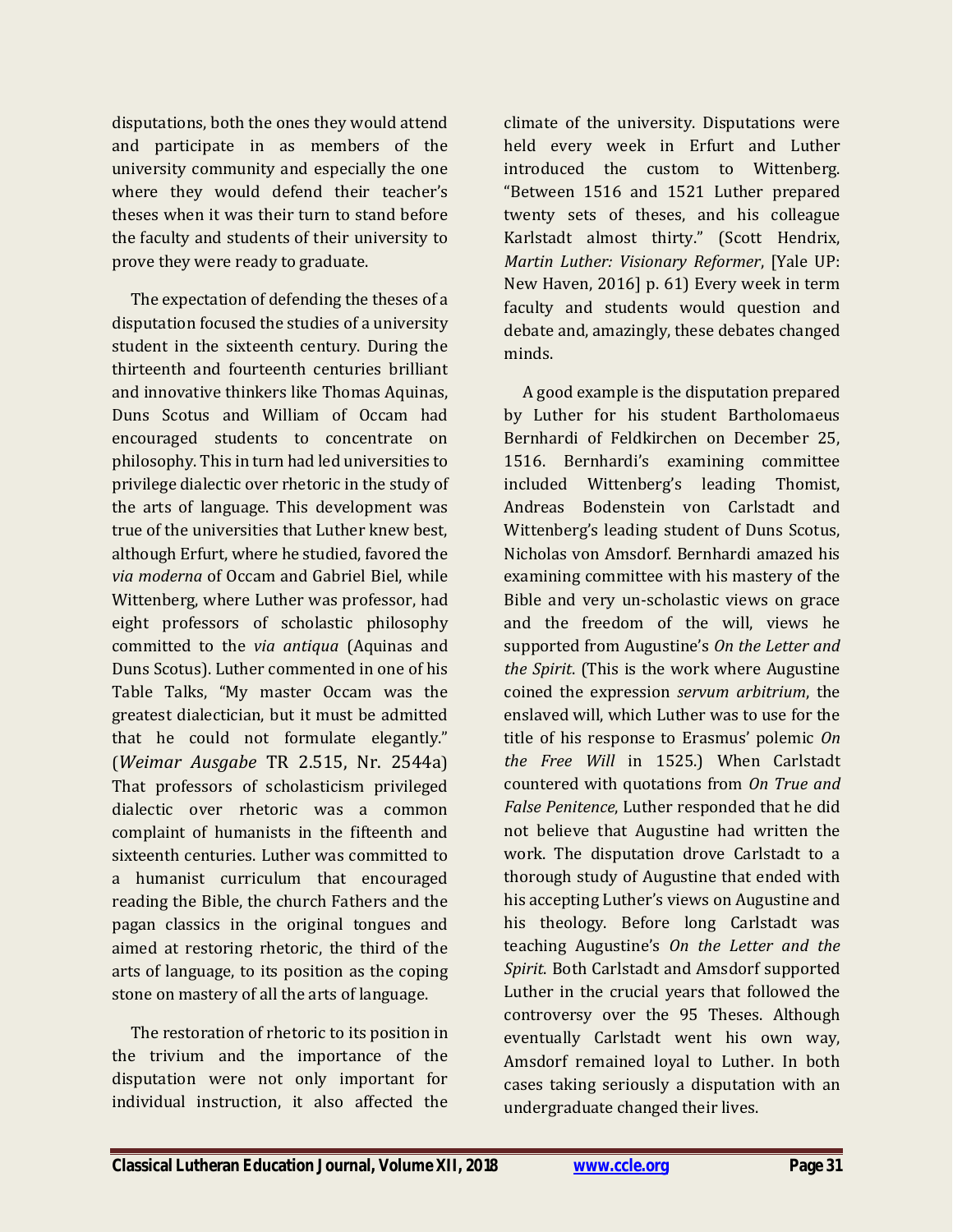It was not only Carlstadt and Amsdorff who converted from the scholastic theology of Aquinas and Scotus to what we might call Biblical humanism, which emphasized reading the Bible and the church Fathers in the original languages. The curriculum of the University of Wittenberg changed in the years from 1516 to 1518 from teaching with a scholastic emphasis to one that was humanist. "This caused the development of an entirely new school, in which the restoration of Latin, Greek and Hebrew and the teachings of the church Fathers were to be studied in the original languages in which they were written." (Ernest G. Schwiebert, *The Reformation*, II: *The Reformation as a University Movement* [Fortress: Minneapolis, 1996] 457)

 This development culminated in 1518 with the hiring of young Philip Melanchthon, who was known to be the most promising young humanist in Germany. Melanchthon's inaugural lecture as Professor of Greek was an academic triumph and before long Wittenberg moved from a small and isolated university teaching traditional scholastic theology to the gold standard for classical and Biblical humanism. The student body grew from about 200 to over 600. It became impossible to find lecture halls large enough to house Melanchthon's lectures on the Greek classics.

 Before Melanchthon was hired, however, Luther was already exemplifying humanism in his teaching. The professors of scholasticism taught the relatively up-to-date developments of the theologians of the thirteenth and fourteenth century and their intellectual heirs. Dialectic replaced rhetoric as the crown of the arts of language. Luther expounded the text of the Bible in the original languages with the aid of the ancient church Fathers. As he explained in 1539, "Let them take a book of the Bible and look at the interpretations of the Fathers and the same things will happen to them that happened to me when I took up the Epistle to the Hebrews with the Gloss of St. Chrysostom,

Titus and Galatians with the help of St. Augustine, the Psalter with all the exegetes I could find and so on." (*On the Councils and the Church*, *Luther's Works* 41.19) The goal was not to contribute to ongoing academic debate, but to return to the sources (*ad fontes*), primarily the Bible and then Augustine and other doctors of the Church.

 Luther's friend, John Lang wrote to another friend, George Spalatin, about Luther's lectures (March 10, 1516): "Very many students are all excited and enthusiastic about the lectures on the Bible and the early Fathers, whereas the study of the scholastic doctors (so-called) attract maybe two or three students." Luther wrote to Lang (May 18, 1517) "Our theology and St. Augustine are progressing well, and with God's help rule at our University. … Indeed no one can expect to have any students if he does not want teach this theology, that is, lecture on the Bible or St. Augustine or another [Father]." (*Luther's Works* 48.42)

 Luther was a popular teacher and a persuasive and winsome participant in disputations. Many students took his classes and his colleagues were converted to his views on the curriculum and the Christian faith. We do not have a description of his behavior at a disputation until 1518, when he was asked to prepare and preside over a disputation at the triennial meeting of the Augustinian Order in Heidelberg. If we possessed only the text of the *Heidelberg Disputation*, we would be impressed by its incisive clarity and theological depth, enlivened with a sense of humor. We also know that, as with his disputation of 1516, a group of colleagues, especially younger ones, were won over to Luther's views at Heidelberg. In addition, we possess a letter from one of these younger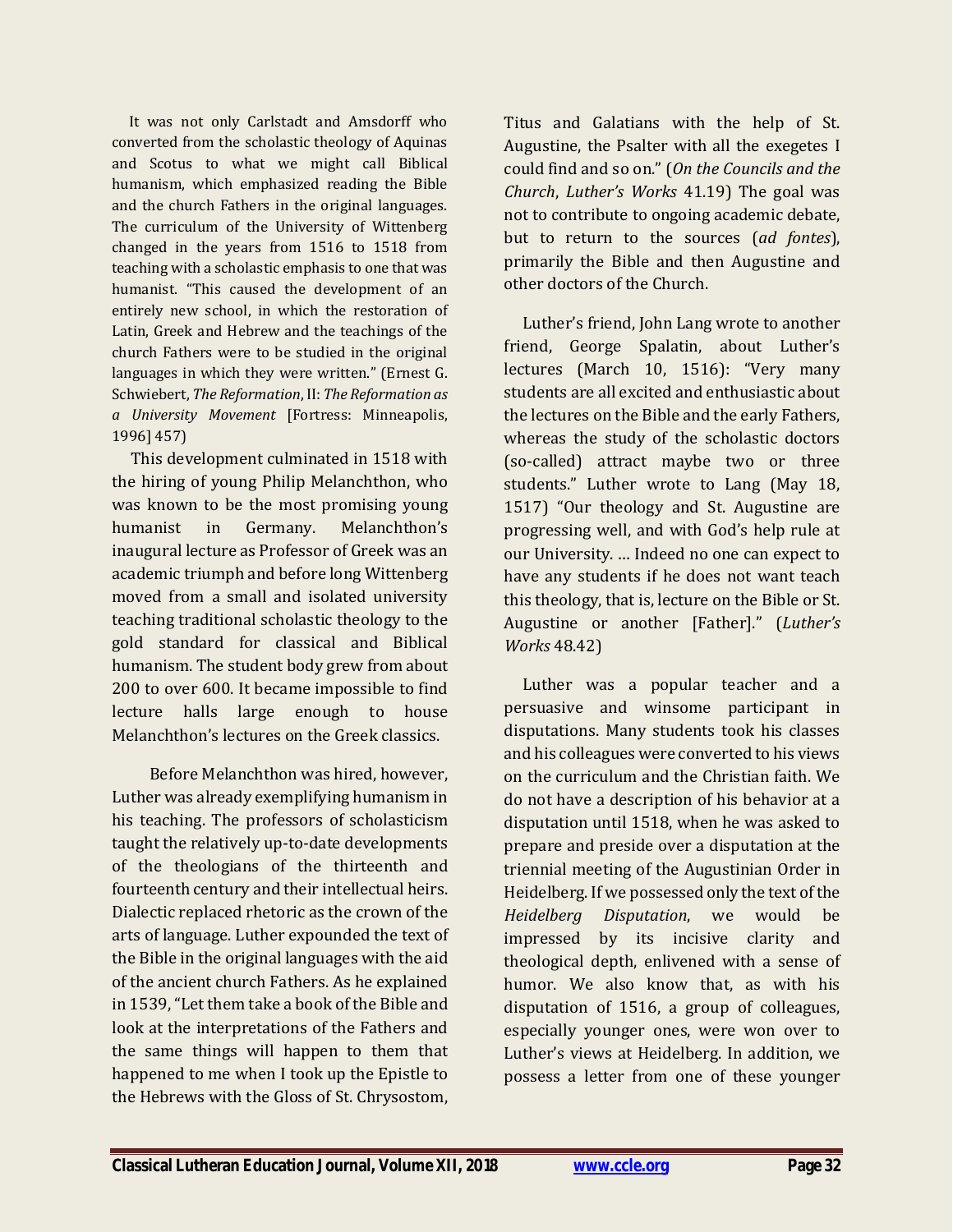colleagues that describes Luther's art of teaching.

 The author was young Martin Bucer, a Dominican (not an Augustinian) who was studying at Heidelberg. He was an enthusiastic humanist and admirer of Erasmus and wrote the letter to Beatus Rhenanus (Beatus Bild), a friend and assistant of Erasmus. Bucer seems as struck by Luther's charm as a teacher and participant in the disputation as by his individual positions, which Bucer does not seem to have completely understood.

 Bucer wrote effusively about Luther's demeanor. "Although our leaders tried to refute him with all their might, they did not move him a finger's breadth from his position with their wiles. His charm in answering is amazing; in listening his patience is incomparable. In his explanations you would recognize the sharpness of Paul, not Scotus. By his answers, so brief, so wise, and drawn from the Holy Scriptures, he easily drew everyone to admire him." (Martin Bucer, *Correspondance* [Brill: Leiden, 1979] 61)

 Bucer discusses only part of Luther's art of teaching, but it is an important part. Luther listened patiently to those who were puzzled or challenged by his theses. Then instead of expressing his irritation with their incomprehension, he responded charmingly and gently. Understanding and persuading were more important than victory.

 The audience is also part of the art of teaching, as Luther wrote to his friend George Spalatin (May 18, 1518). "The professors participated willingly in my disputation, and debated with me so unassumingly that I was very grateful to them. For although my theology seemed strange to them, they skirmished against it intelligently and well, except one, the fifth to speak and a junior

professor, who made the whole assembly laugh by saying: "If the peasants heard this, they would stone you to death.'" (*Luther's Works* 48.61) Today's academic thinking about the violence that meets unpopular opinions on some campuses marvels at the graciousness of our medieval colleagues.

 Luther's letter mentions the role of content in teaching. Scholars today acknowledge that it was the theses of the *Heidelberg Disputation* of April 26, 1518 that first presented clearly Luther's distinctive visions of Law and Gospel and contrasted the Theologians of Glory and the Cross. The patience and charm of listening and responding that Bucer noticed in Luther was not part of a presentation of uncontroversial and widely accepted ideas. On the contrary, Luther was challenging a Christian world where God's commands and His promises, Law and Gospel, were inextricably confused, where the Theology of Glory seemed to have swamped and drowned the challenge of the Theology of the Cross. In one sense, the choleric young doctor with his prediction of violence was properly shocked, not only perhaps with the novelty of Luther's ideas, but also at the moderation and politeness of Luther's answers and his own colleagues' questions. Gentleness and patience do not mean very much unless they are employed to challenge students. For Luther teaching and learning is a two-way street. Students who are challenged need to respond with searching questions that are, however, also expressed with gentleness and the answers to which are listened to with patience.

 Bucer did not mention Luther's sense of humor. In Thesis 30 Luther argues that reading a great philosopher like Aristotle is not as important as simplicity of mind and soul: "Just as only a married man can use